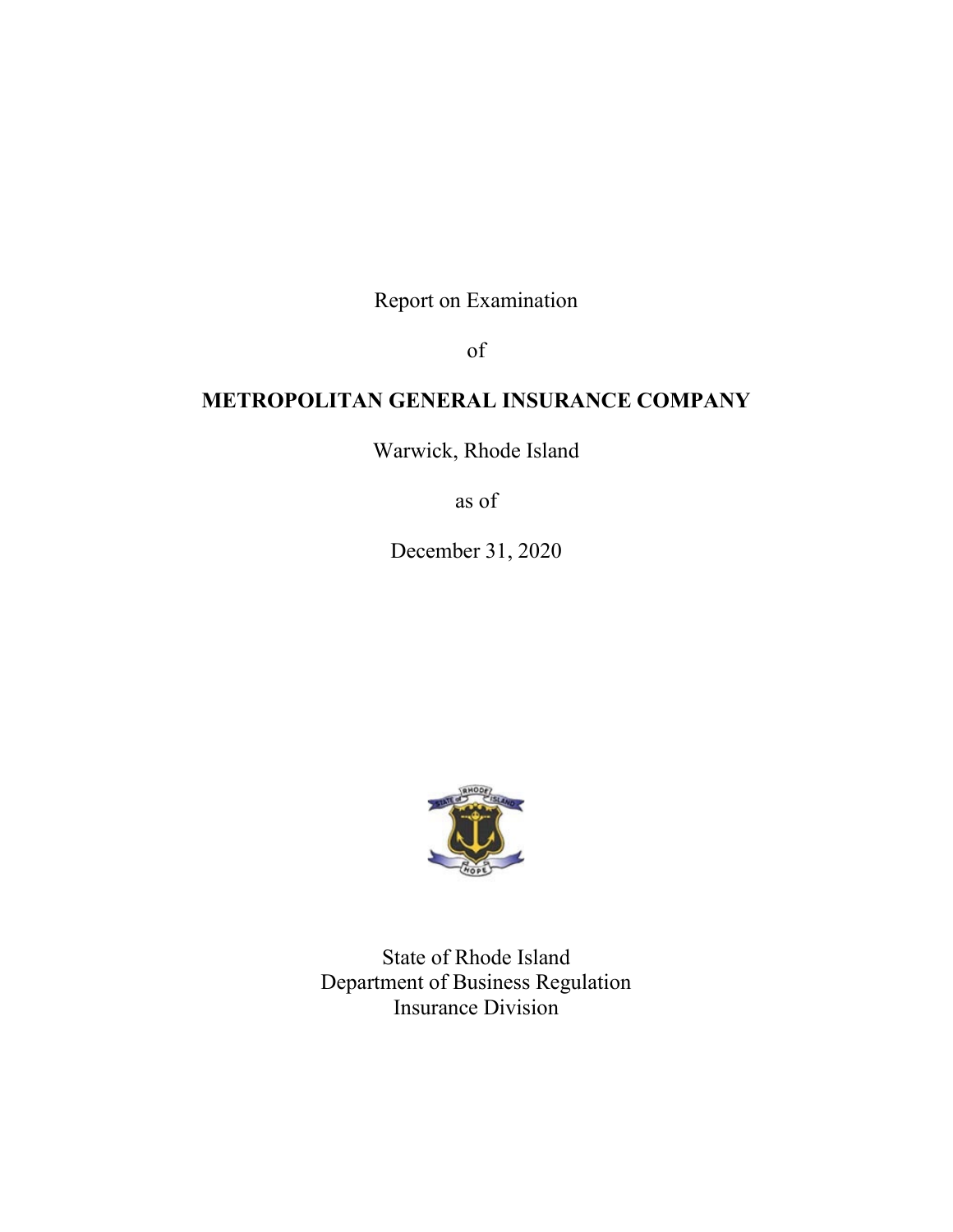

**State of Rhode Island DEPARTMENT OF BUSINESS REGULATION 1511 Pontiac Avenue, Bldg. 69-2 Cranston, Rhode Island 02920**

**Insurance Division**

## **ADOPTION ORDER**

The attached Report of Examination as of December 31, 2020 of the condition and affairs of

## METROPOLITAN GENERAL INSURANCE COMPANY

was recently completed by duly qualified examiners, pursuant to the provisions of the Rhode Island General Laws.

Due consideration has been given to the comments of the examiners regarding the operation of the Company and its financial condition, as reflected in the Report.

It is therefore ORDERED that said Report be, and is hereby, adopted and filed and made an official record of this Department as of this date.

Department of Business Regulation

Elizabeth Kelleher Dwyer Superintendent of Insurance

Dated: April 11, 2022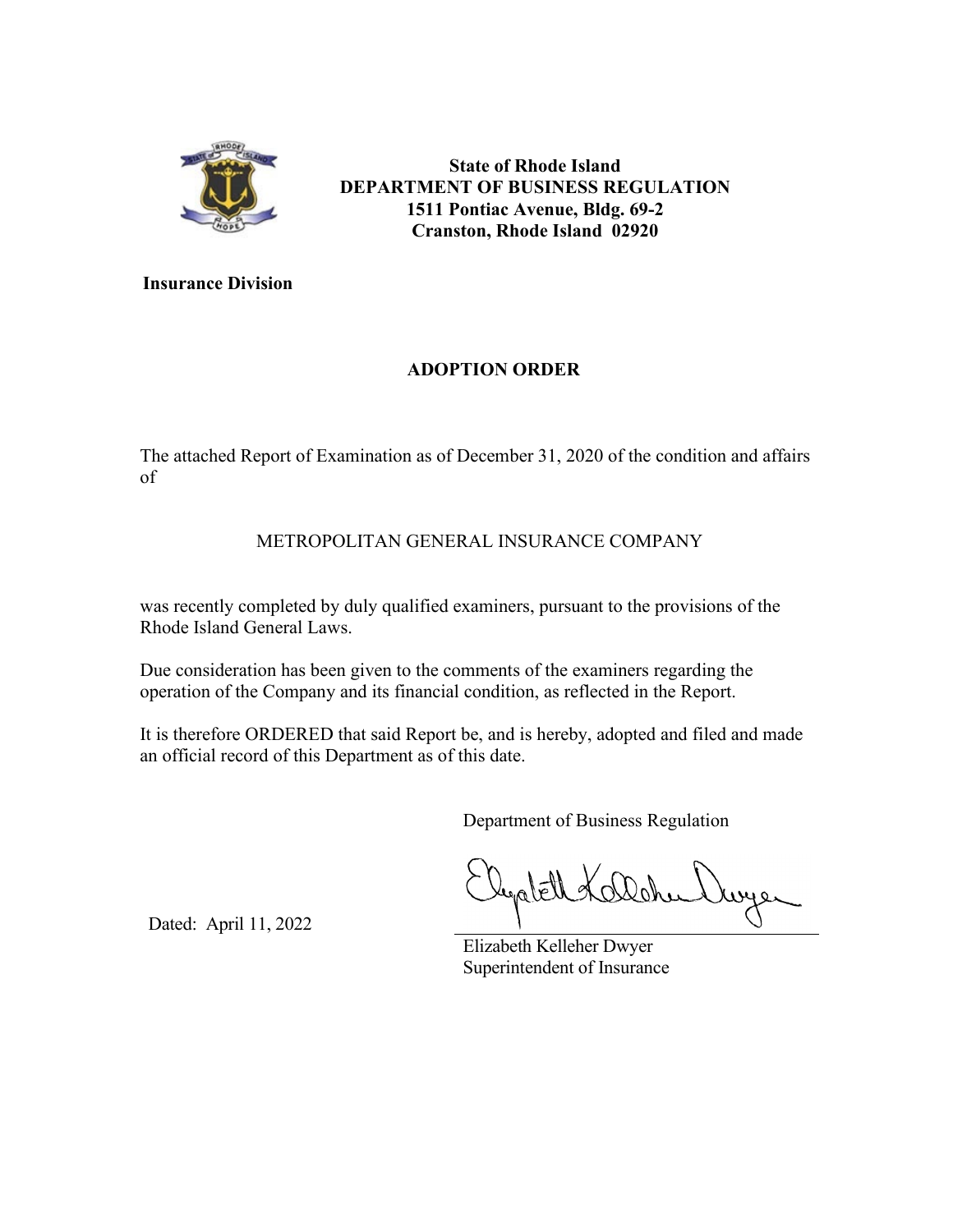# **TABLE OF CONTENTS**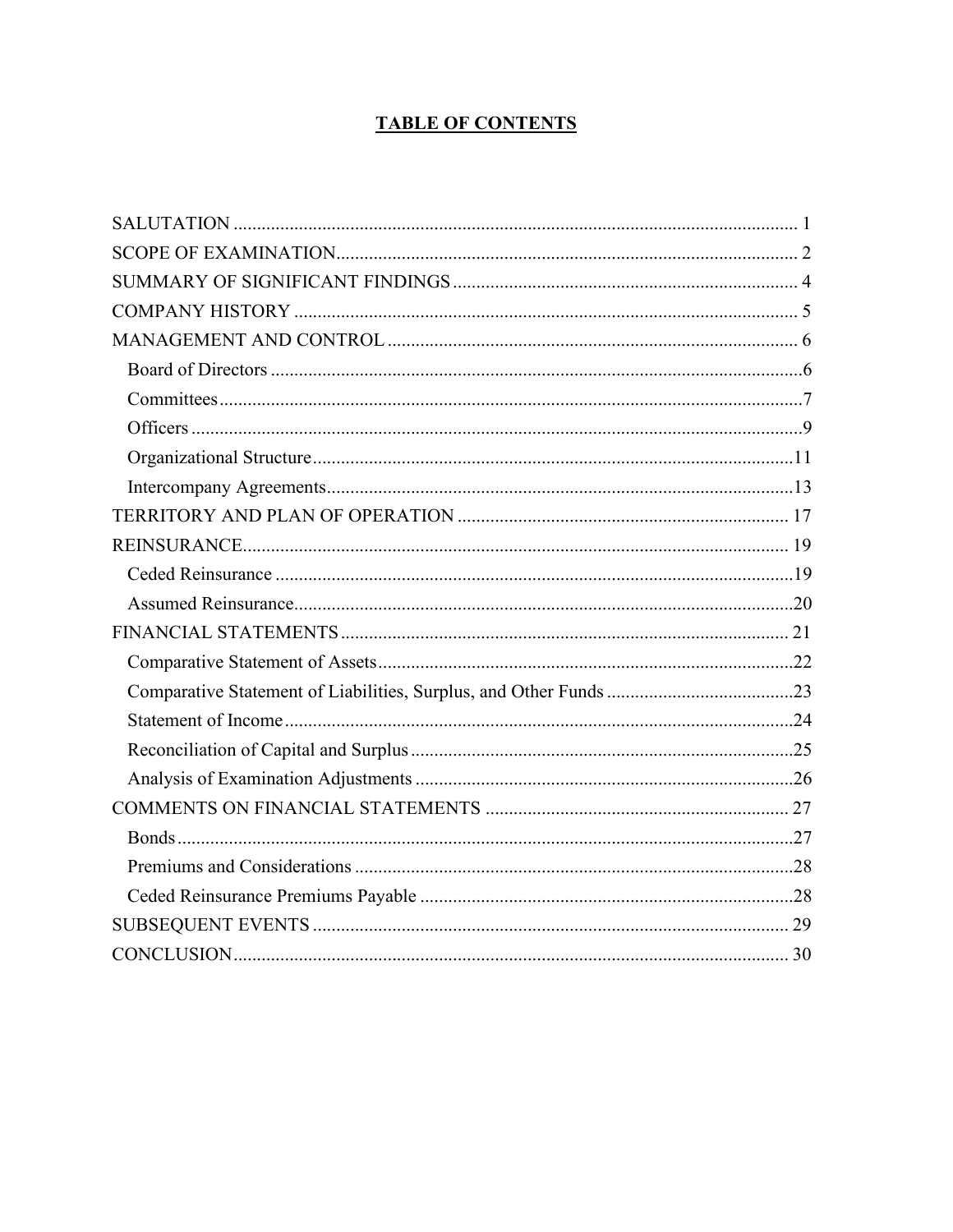March 11, 2022

<span id="page-3-0"></span>Ms. Elizabeth Kelleher Dwyer Superintendent of Insurance State of Rhode Island Department of Business Regulation 1511 Pontiac Avenue, Bldg. 69-2 Cranston, Rhode Island 02920

Dear Superintendent Dwyer:

In accordance with your instructions and pursuant to Chapters 13.1 and 35 of Title 27 of the General Laws of the State of Rhode Island, an examination has been made as of December 31, 2020 of the financial condition and affairs of

#### **METROPOLITAN GENERAL INSURANCE COMPANY**

located at 700 Quaker Lane, Warwick, Rhode Island. The report of such examination is herewith submitted.

Metropolitan General Insurance Company, also referred to within this report as "MGIC" or "the Company," was previously examined as of December 31, 2016, and both the current and prior examinations were conducted by the Insurance Division of the State of Rhode Island ("Insurance Division").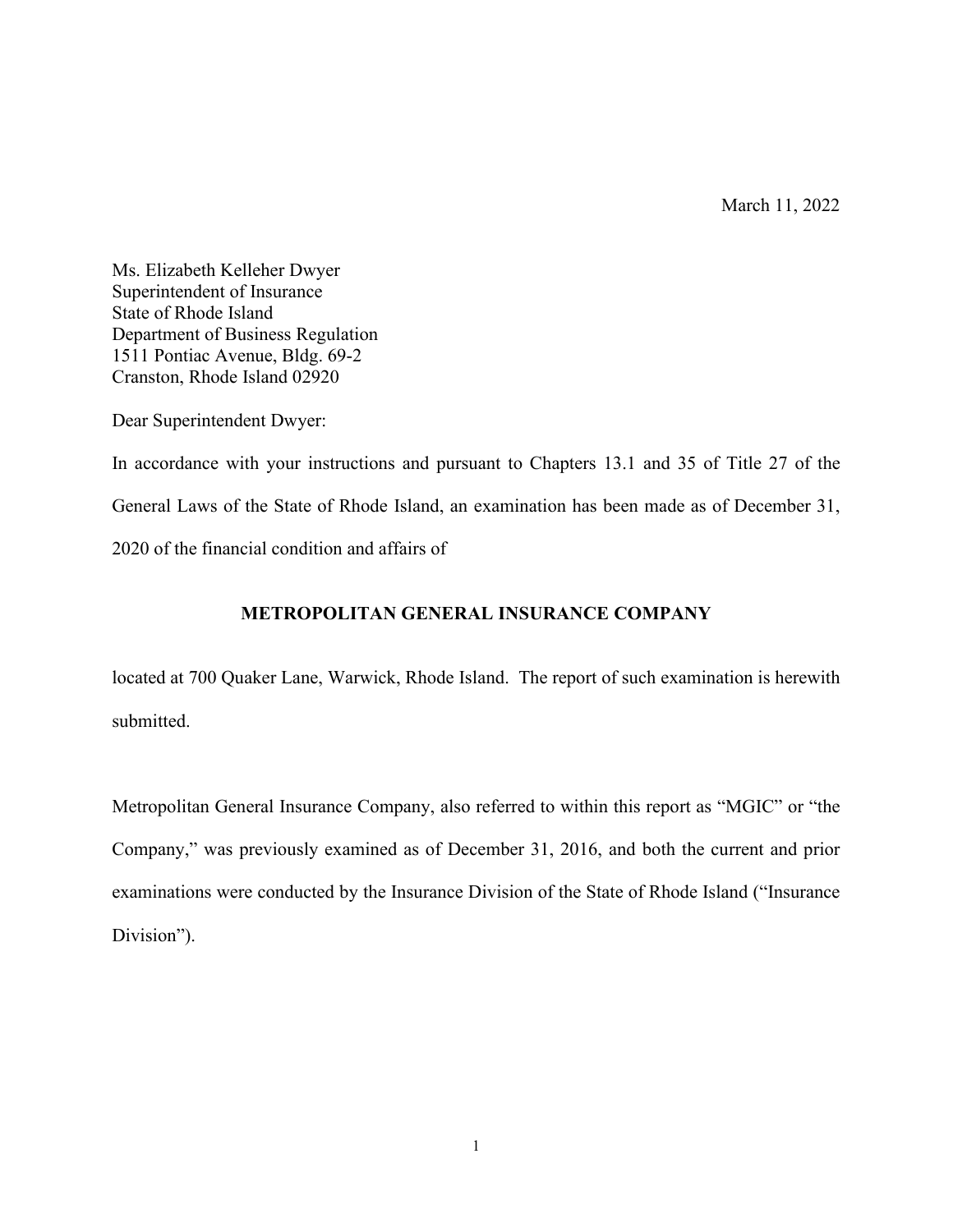#### **SCOPE OF EXAMINATION**

<span id="page-4-0"></span>The last examination of the Company covered the five-year period from January 1, 2012 through December 31, 2016. The current examination covered the four-year period from January 1, 2017 through December 31, 2020 and was performed in compliance with the above-mentioned sections of the General Laws of the State of Rhode Island, as amended.

We conducted our examination in accordance with the NAIC Financial Condition Examiners Handbook ("Handbook"). The Handbook requires that we plan and perform the examination to evaluate the financial condition, assess corporate governance, identify current and prospective risks of the Company, and evaluate system controls and procedures used to mitigate those risks. An examination also includes identifying and evaluating significant risks that could cause an insurer's surplus to be materially misstated both currently and prospectively.

All accounts and activities of the Company were considered in accordance with the risk-focused examination process. This may include assessing significant estimates made by management and evaluating management's compliance with Statutory Accounting Principles. The examination does not attest to the fair presentation of the financial statements included herein. If, during the course of the examination, an adjustment is identified, the impact of such adjustment will be documented separately following the Company's financial statements.

This examination report includes significant findings of fact and general information about the insurer and its financial condition. There may be other items identified during the examination that, due to their nature (e.g., subjective conclusions, proprietary information, etc.) are not included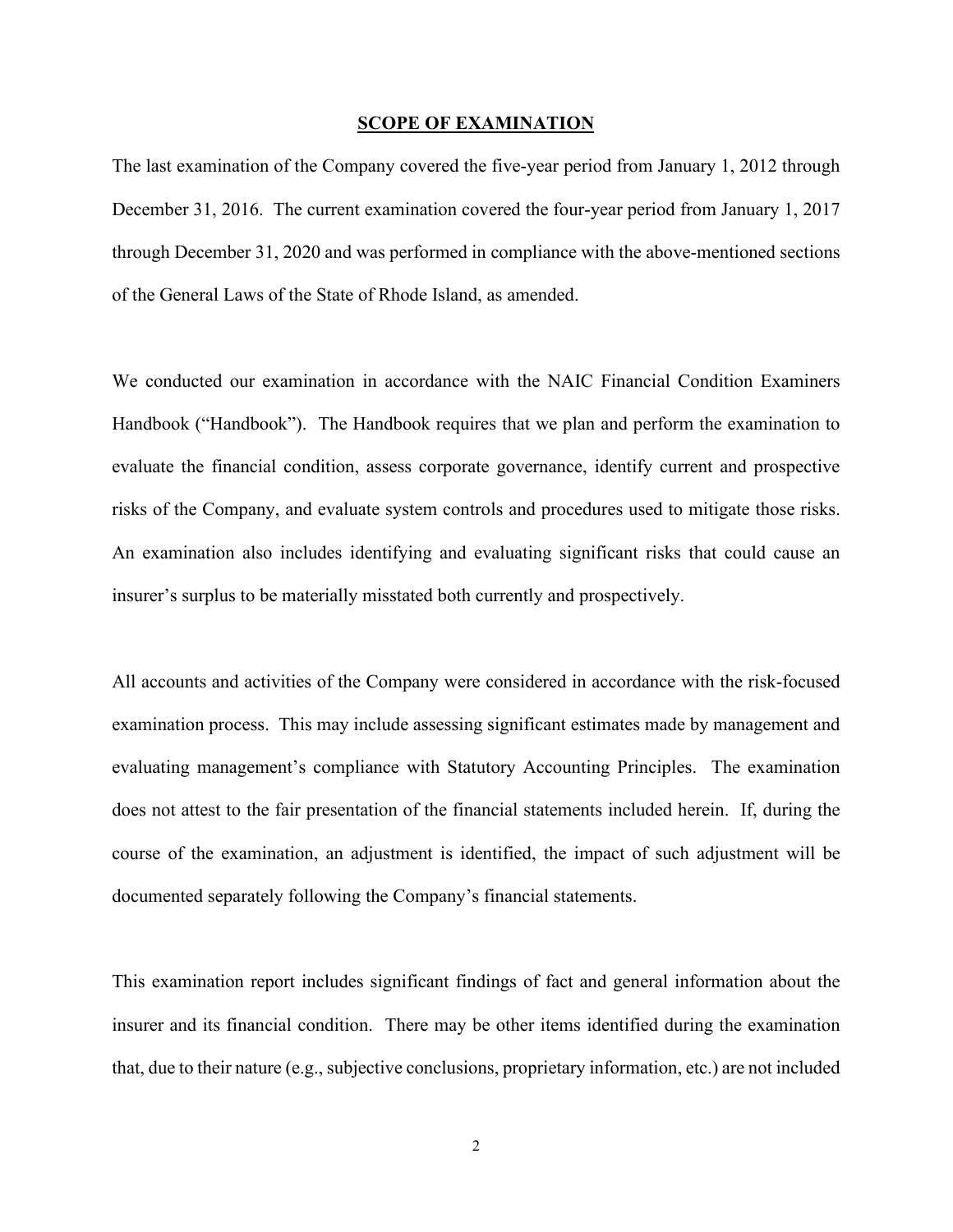within the examination report, but were separately communicated to other regulators and/or the Company.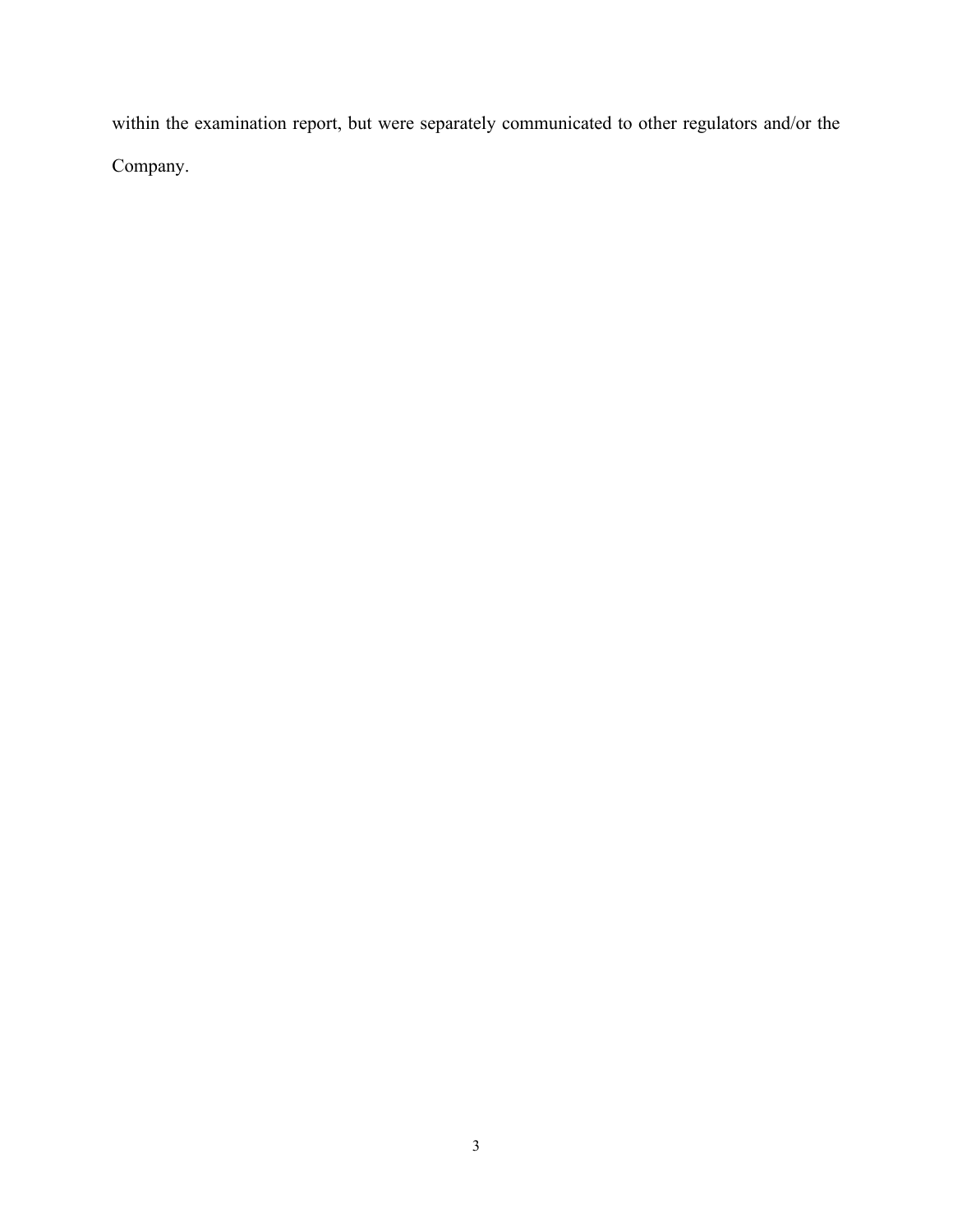# **SUMMARY OF SIGNIFICANT FINDINGS**

<span id="page-6-0"></span>There were no material adverse or significant non-compliance findings noted during the examination conducted as of December 31, 2020.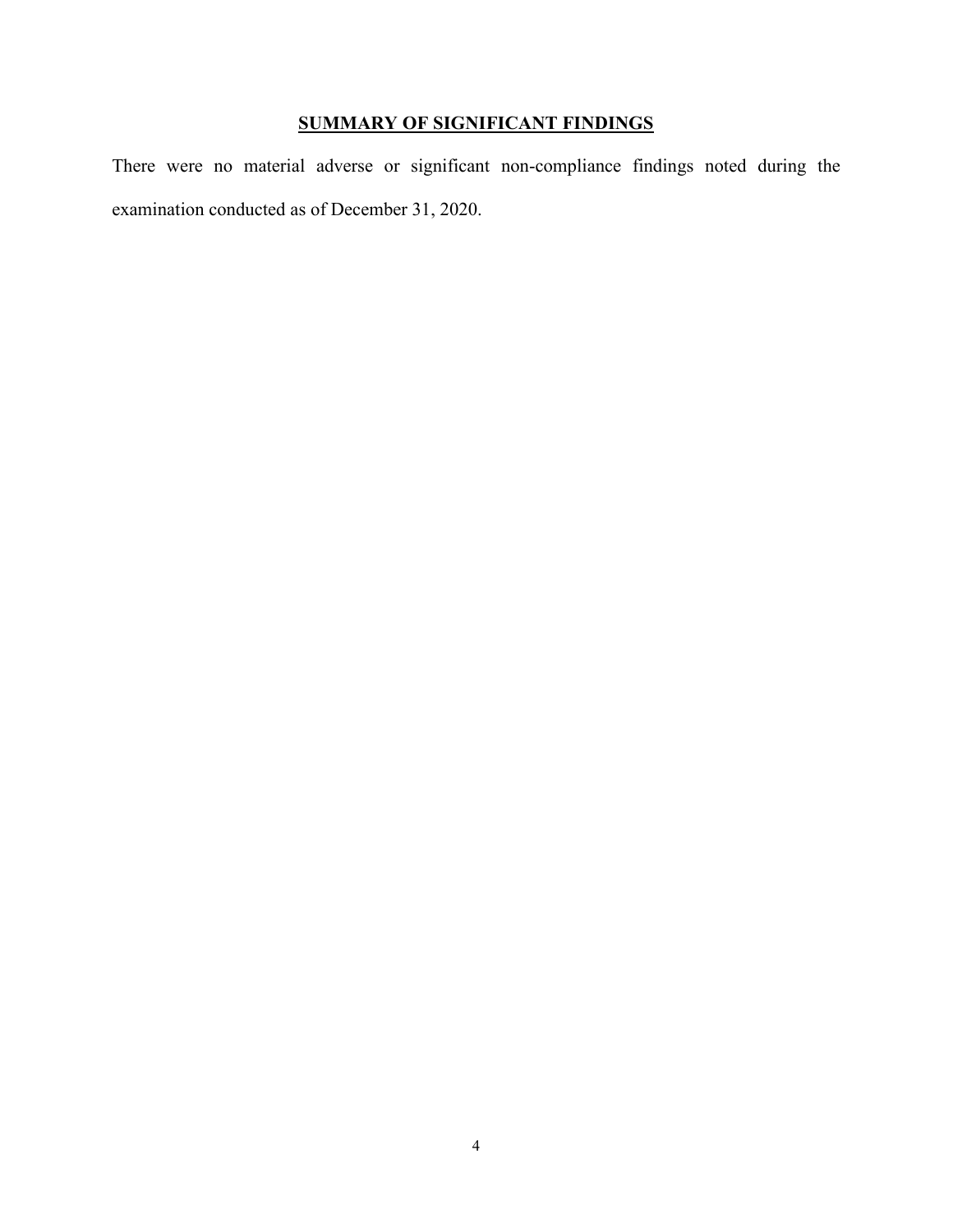#### **COMPANY HISTORY**

<span id="page-7-0"></span>Metropolitan General Insurance Company ("MGIC") was incorporated on June 30, 1980, under the laws of the State of Delaware. It commenced business on October 13, 1981.

Effective February 10, 1995, MGIC redomesticated from Delaware to Rhode Island. The "Petition for Redomestication" was formally approved by the appropriate regulatory agencies of both states.

As of December 31, 2020, all of MGIC's outstanding capital stock was owned by Metropolitan Property and Casualty Insurance Company ("MPC"), which in turn was wholly owned by MetLife, Inc. ("MetLife"), a publicly held Delaware corporation.

In December 2020, MetLife entered into a definitive agreement (hereinafter, the "MPC Divestiture") to sell MPC and certain of its wholly-owned subsidiaries to Farmers Group, Inc. ("Farmers") for \$3.9 billion in cash. Prior to the close of the transaction, all of MGIC's outstanding capital stock was transferred from MPC to MetLife, effective April 1, 2021.

During the period covered by this examination, the following stockholder dividends were paid by MGIC:

| Year | Amount      | Payee      | <b>Transaction Type</b>               |
|------|-------------|------------|---------------------------------------|
| 2017 | \$3,000,000 | <b>MPC</b> | Common Stock - Ordinary Dividend      |
| 2020 | 5,000,000   | <b>MPC</b> | Common Stock – Extraordinary Dividend |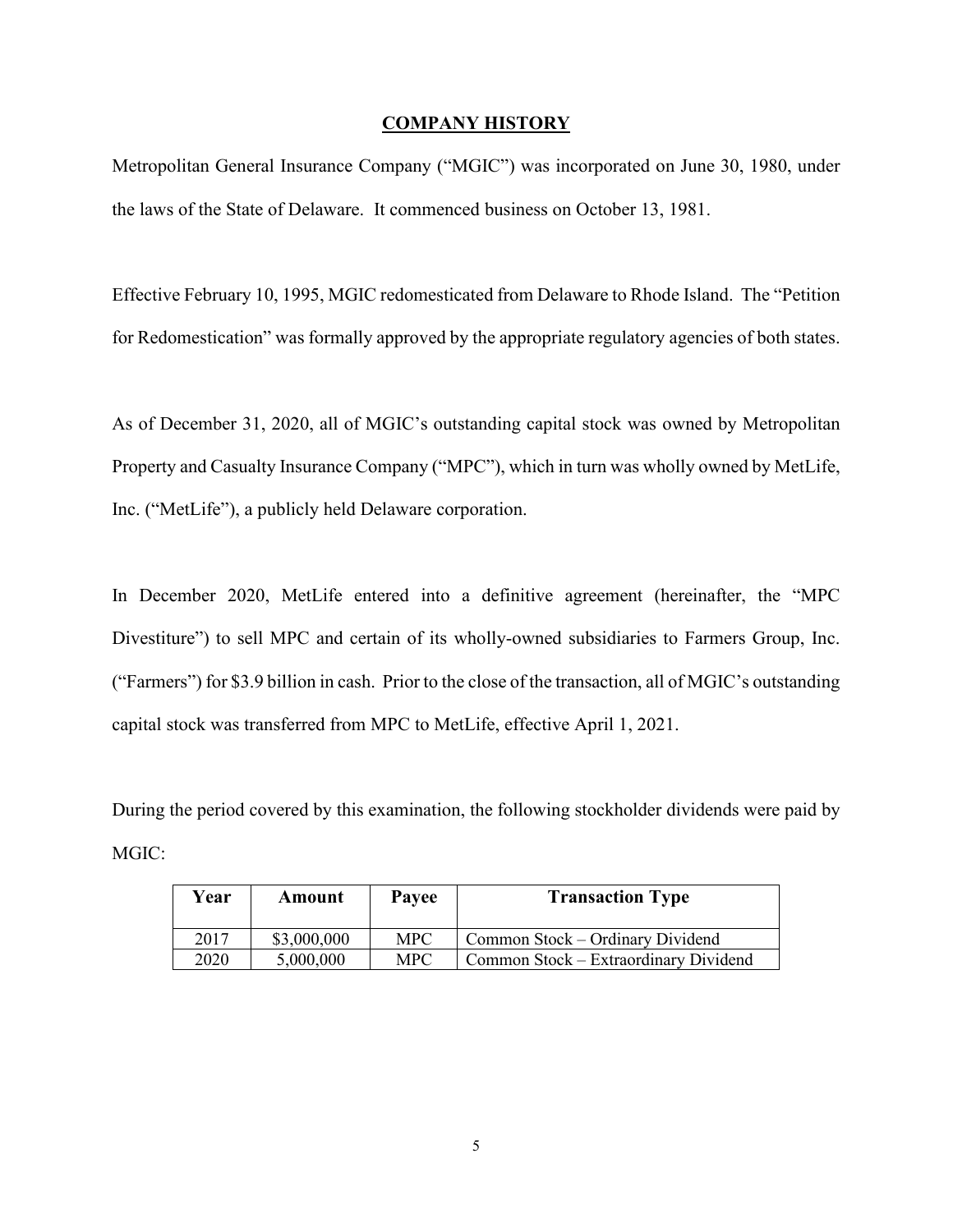#### **MANAGEMENT AND CONTROL**

#### <span id="page-8-1"></span><span id="page-8-0"></span>**Board of Directors**

The Restated Certificate of Incorporation states that all corporate powers and authority of the corporation (except as at the time otherwise provided by law, by the Certificate of Incorporation, or by the bylaws of the Corporation) shall be vested in and exercised by the Board of Directors.

The number of directors shall be fixed and may be altered from time to time in the manner provided in the bylaws. The bylaws provide that the Board shall consist of not less than three directors, who shall be elected annually by the stockholders to hold office until the next annual meeting of the stockholders. Each director shall hold office until the expiration of the term for which such director is elected and until a successor has been elected and has qualified, or until such director's earlier death, resignation, or removal.

As of December 31, 2020, the members of the Board of Directors together with their principal business affiliations are as follows:

| <b>Name</b>              | <b>Principal Occupation</b>                |  |
|--------------------------|--------------------------------------------|--|
| Darla Ann Finchum, Chair | President                                  |  |
| Michael John Bednarick   | Vice President and Chief Financial Officer |  |
| Paul Edward Gavin        | <b>Senior Vice President</b>               |  |

Due to the MPC Divestiture, the Board of Directors was reorganized effective April 2, 2021, such that the composition was as follows: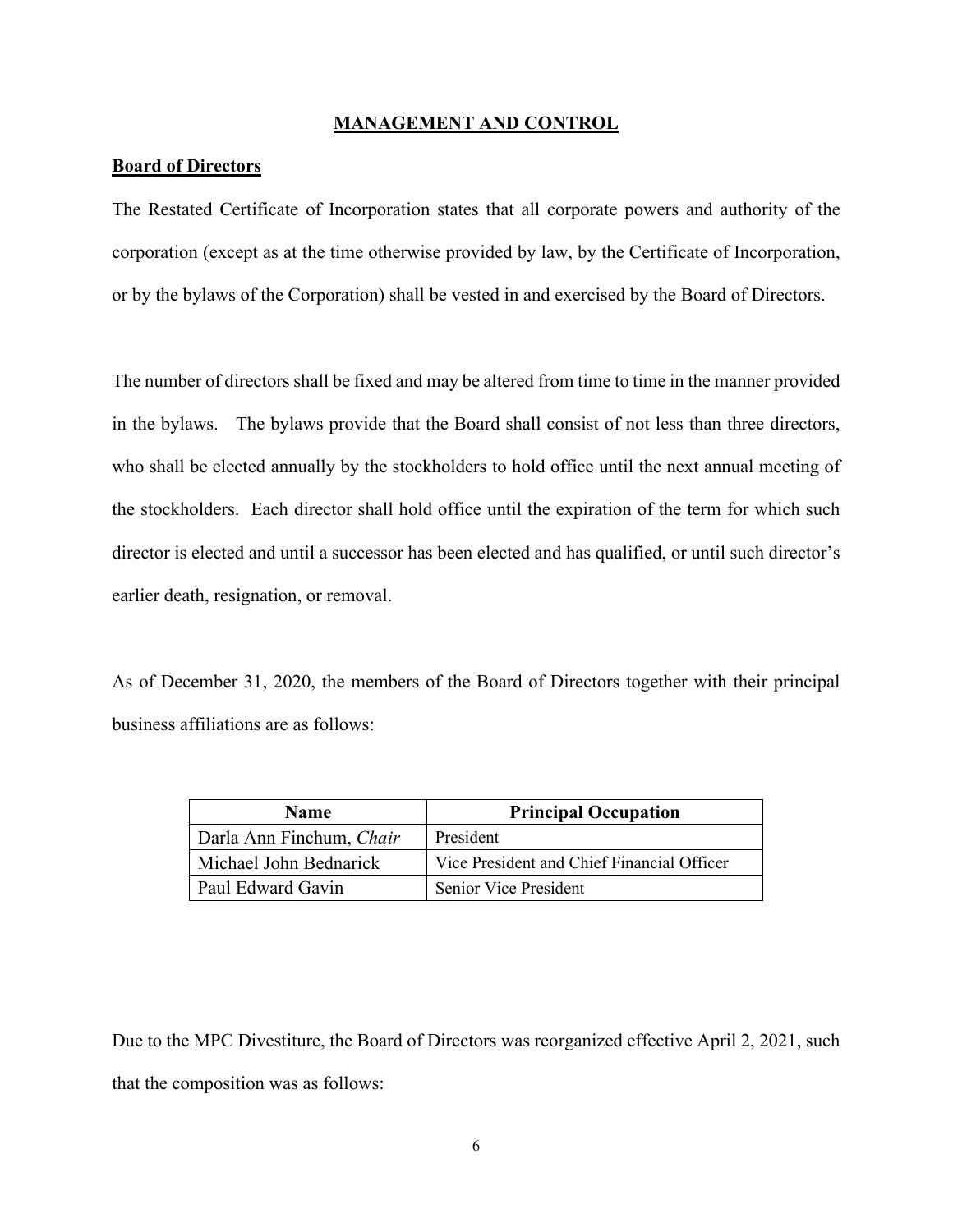| <b>Name</b>                             | <b>Principal Occupation</b>                |
|-----------------------------------------|--------------------------------------------|
| Ingrid E. Tolentino, Chair <sup>1</sup> | President                                  |
| Kathleen Blakeley                       | Vice President                             |
| Felicia Surtel <sup>2</sup>             | Vice President and Chief Financial Officer |
| Uday Tumuluri                           | Vice President                             |

#### <span id="page-9-0"></span>**Committees**

The bylaws stipulate that there shall be no standing committees of the Board, except as required by law or regulation. The Board of Directors, by resolution adopted by a majority of the authorized number of directors, may designate one or more special committees of the Board, each such Committee consisting of two or more Directors.

As of December 31, 2020, MGIC did not have any Board Committees; however, several committees of MPC, the direct parent of MGIC at December 31, 2020, were involved in the oversight of MGIC.

MPC maintained an Audit Council to support management in discharging its responsibility of maintaining an adequate system of internal control and financial reporting and, in that regard, compliance with all applicable laws and regulations. At December 31, 2020, the Audit Council was composed of the following members:

#### **Audit Council**

Darla A. Finchum, Chair Michael J. Bednarick

<span id="page-9-1"></span><sup>&</sup>lt;sup>1</sup> Ms. Tolentino's appointment as President and Chairman of the Board was effective April 3, 2021

<span id="page-9-2"></span> $2$  Ms. Surtel's appointment as Vice President and Chief Financial Officer was effective April 3, 2021. She subsequently resigned as a Director effective January 31, 2022, and was replaced by Gary Glacken, effective February 1, 2022.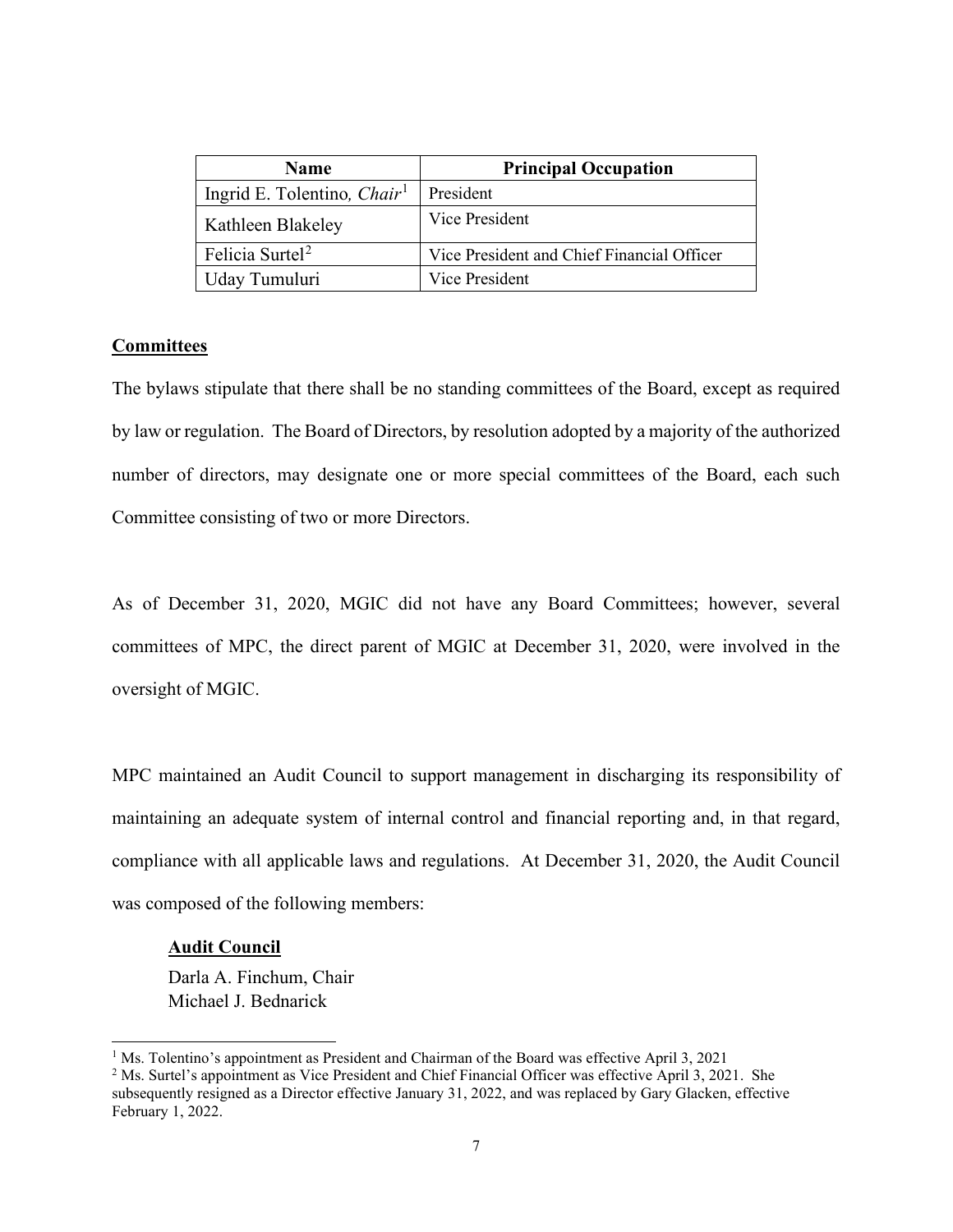Robert F. Nostramo Richard A. Stevens

Following the MPC Divestiture, the responsibilities of the Audit Council were assumed by the MGIC Board of Directors and its newly formed Audit Committee.

In addition, an Audit Committee was maintained by MPC and was, in general, responsible for overseeing management's design and conduct of the Company's accounting and financial reporting processes and audits of the financial statements. However, the Audit Committee of MetLife, Inc. has ultimate management responsibility for audit functions. At December 31, 2020, the MPC Audit Committee was composed of the following members:

#### **Audit Committee (MPC)**

William C. O'Donnell, Chair Stephen D. Caldwell Darla A. Finchum

Subsequent to the MPC Divestiture, a standalone Audit Committee for MGIC was established effective April 7, 2021, consisting of the following members:

#### **Audit Committee (MGIC)**

Ingrid E. Tolentino*, Chair* Kathleen Blakeley Felicia Surtel Uday Tumuluri

A MetLife Auto & Home Asset/Liability Management ("ALM") Committee was formalized to provide asset-liability management responsibilities for the individual product lines, portfolios, and/or businesses associated with the Company's lines of business. The members of the ALM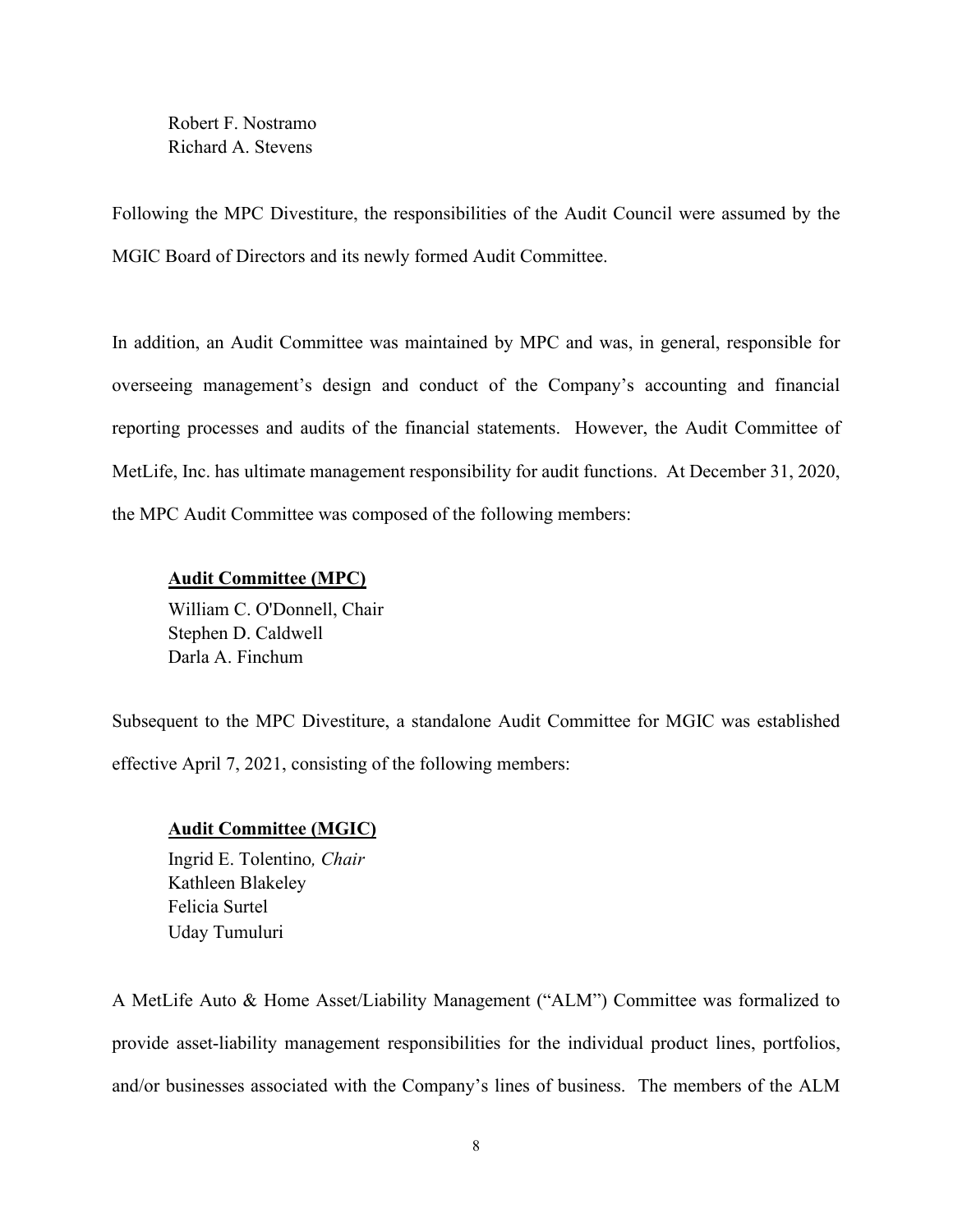#### Committee serving at December 31, 2020 were as follows:

#### **ALM Committee**

Darla A. Finchum, Chair Michael J. Bednarick Lise A. Hasegawa Scott P. Orr James S. Stevens Doug Caldwell Kevin Mackay

Following the MPC Divestiture, the responsibilities of the MetLife Auto & Home ALM Committee with respect to MGIC were assumed by MetLife's broader ALM Working Group and ALM Steering Committee Framework, with the Board of Directors of MGIC maintaining ultimate responsibility for oversight of MGIC's investment guidelines and investment portfolio.

#### <span id="page-11-0"></span>**Officers**

The Board of Directors may elect a President, one or more Vice Presidents, a Secretary, a Treasurer, and such other officers as it deems appropriate. Officers shall be elected at the Annual Meeting of the Board and shall serve until the selection and qualification of their successors.

The officers and their respective titles at December 31, 2020 were as follows:

| <b>Name</b>                    | <b>Title</b>                                                    |
|--------------------------------|-----------------------------------------------------------------|
| Darla Ann Finchum              | President                                                       |
| Michael John Bednarick         | Vice President and Chief Financial Officer                      |
| Maura Catherine Travers        | Assistant General Counsel and Secretary                         |
| <b>Charles Patrick Connery</b> | Treasurer                                                       |
| Zulfi Shafaat Ahmed            | Senior Vice President and Chief Information<br>Security Officer |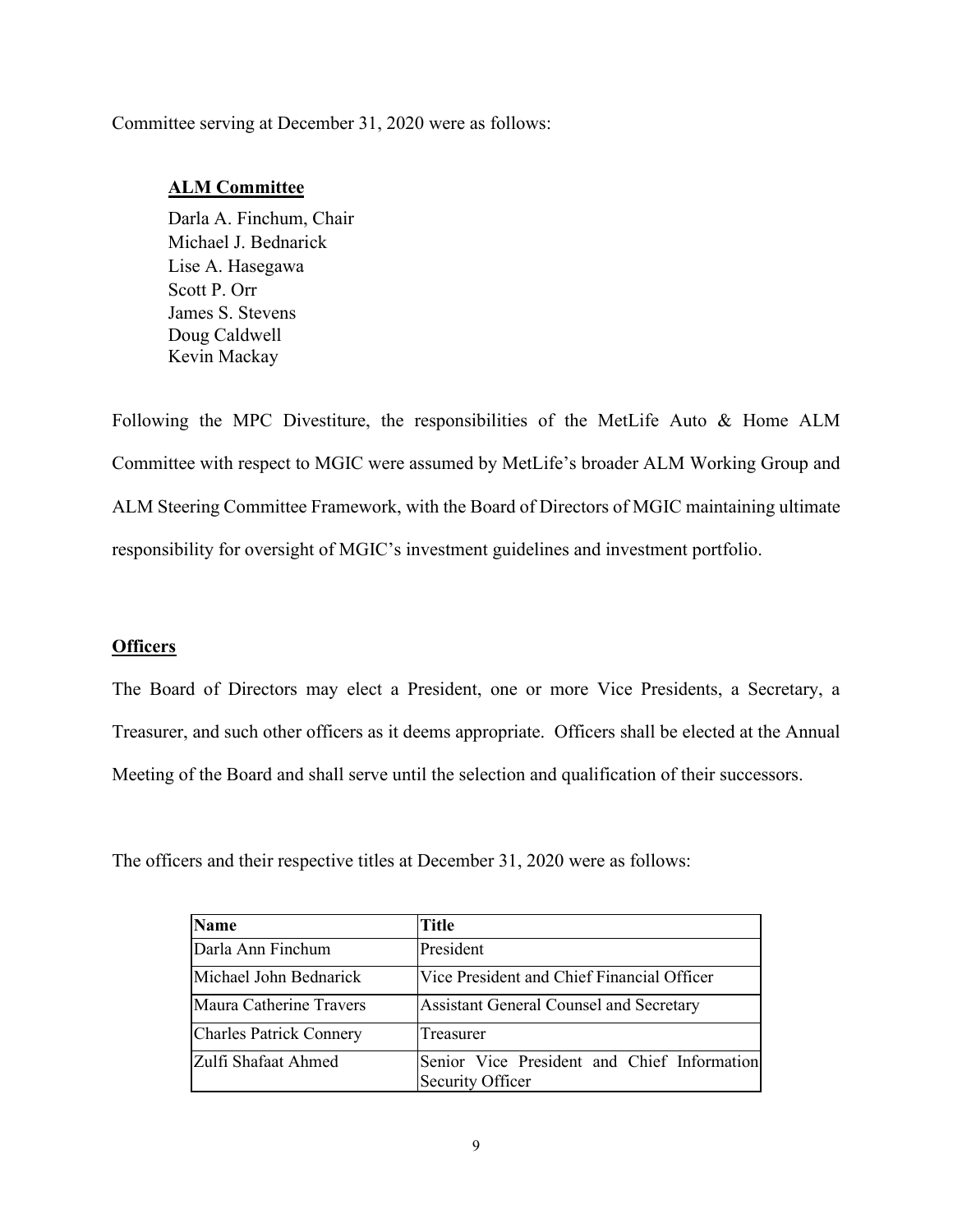| <b>Robert Edward Bean</b>         | Vice President                                                               |
|-----------------------------------|------------------------------------------------------------------------------|
| Kathleen Grant Blakely            | Vice President                                                               |
| Rachel Irene Downing              | Vice President                                                               |
| Roger Elder                       | <b>Vice President</b>                                                        |
| Paul Edward Gavin                 | Senior Vice President                                                        |
| Lorene Elsie Guardado             | Vice President                                                               |
| Lise Ann Hasegawa                 | Vice President                                                               |
| Michelle Lee Kolodziejczak        | <b>Vice President</b>                                                        |
| Richard Paul Lonardo              | Vice President                                                               |
| <b>Aaron Matthew McClain</b>      | Vice President                                                               |
| Albert Montoya                    | Vice President and Investment Officer                                        |
| Robert Francis Nostramo           | Vice President and General Counsel                                           |
| <b>Stephen Charles Radis</b>      | Vice President and Investment Officer                                        |
| Kevin Stanley Redgate             | Senior Vice President and Senior Investment<br>Officer                       |
| <b>Christopher Timothy Rhodes</b> | Senior Vice President                                                        |
| Charles Sheridan Scully           | President<br>Executive<br>Executive Vice<br>and<br><b>Investment Officer</b> |
| <b>James Sheridan Stevens</b>     | Vice President and Investment Officer                                        |
| <b>Richard Andrew Stevens</b>     | Vice President and Controller                                                |
| Calvin Tyrone Strong              | Vice President                                                               |
| Ellen Marie Tierney               | Vice President                                                               |
| Uday Sarma Tumuluri               | <b>Vice President</b>                                                        |

Due to the MPC Divestiture, various changes to the officer appointments were made subsequent to December 31, 2020, such that the officers and their respective titles as of April 3, 2021 were as follows:

| Name                         | <b>Title</b>                                |  |  |
|------------------------------|---------------------------------------------|--|--|
| Ingrid Tolentino             | Chairman and President                      |  |  |
| Charles Sheridan Scully      | Executive Vice President and Executive      |  |  |
|                              | <b>Investment Officer</b>                   |  |  |
| Zulfigar Shafaat Ahmed       | Senior Vice President and Chief Information |  |  |
|                              | Security Officer                            |  |  |
| <b>Kevin Stanley Redgate</b> | Senior Vice President and Senior Investment |  |  |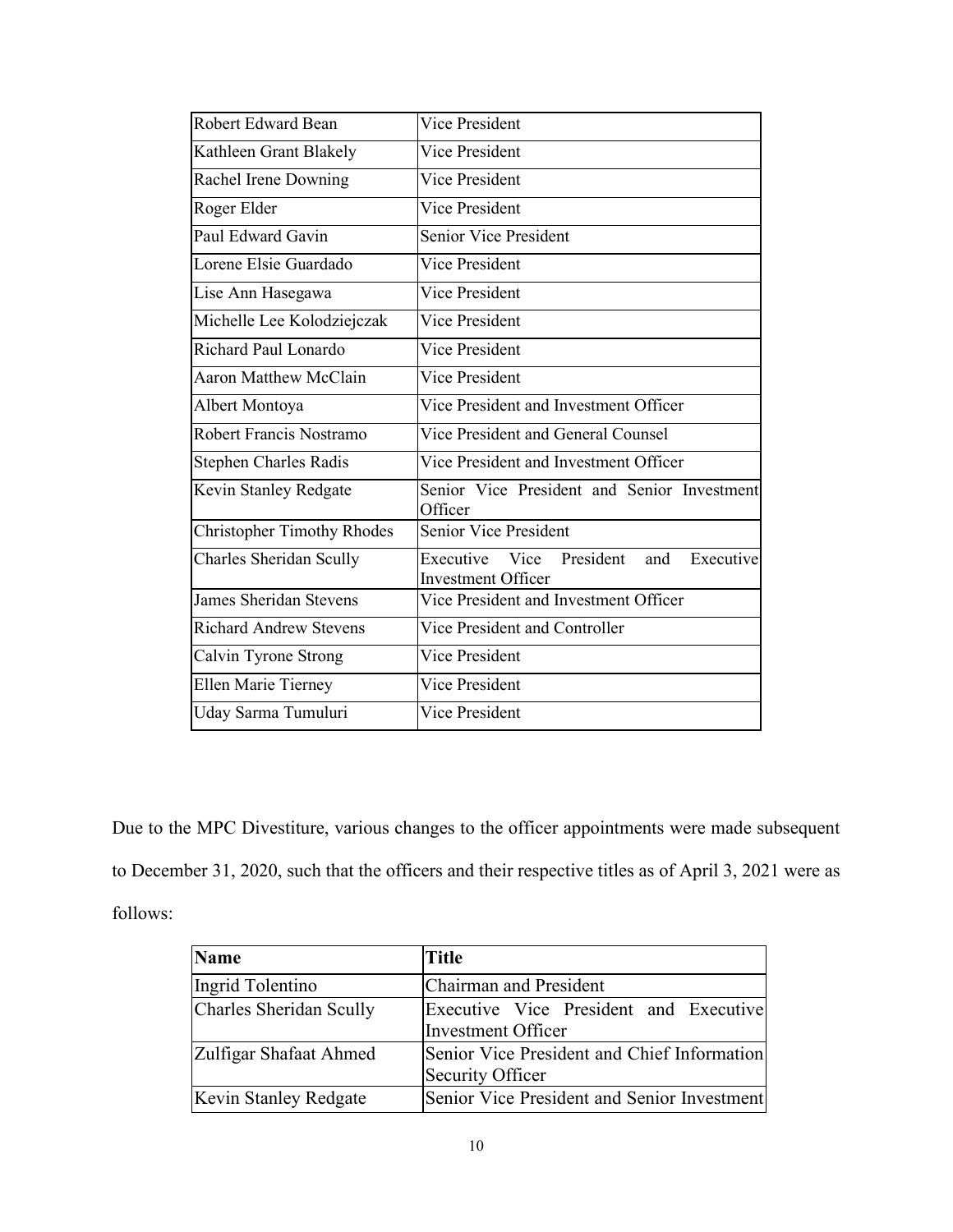|                                | Officer                                    |
|--------------------------------|--------------------------------------------|
| Kathleen Blakeley              | <b>Vice President</b>                      |
| Roger Carl Elder               | Vice President and General Counsel         |
| <b>Richard Andrew Stevens</b>  | Vice President and Controller              |
| Felicia Surtel <sup>3</sup>    | Vice President and Chief Financial Officer |
| Uday Tumuluri                  | <b>Vice President</b>                      |
| <b>Charles Patrick Connery</b> | Treasurer                                  |
| <b>Stephanie Doncov</b>        | Secretary                                  |
| Michelle Klotzbach             | Tax Officer                                |
| Lorene Guardado                | <b>Vice President</b>                      |
| Aaron McClain                  | <b>Vice President</b>                      |
| Crystal McElroy                | <b>Vice President</b>                      |
| Albert Montoya                 | Vice President and Investment Officer      |
| Stephen Radis                  | Vice President and Investment Officer      |
| <b>James Stevens</b>           | Vice President and Investment Officer      |

## <span id="page-13-0"></span>**Organizational Structure**

The following represents an abbreviated organizational chart as of December 31, 2020, which includes MGIC, its affiliates within the Metropolitan Property and Casualty Group ("MPC Group"), and its parent, MPC:

<span id="page-13-1"></span><sup>&</sup>lt;sup>3</sup> Ms. Surtel subsequently resigned as CFO effective January 31, 2022, and was replaced by Gary Glacken effective February 1, 2022.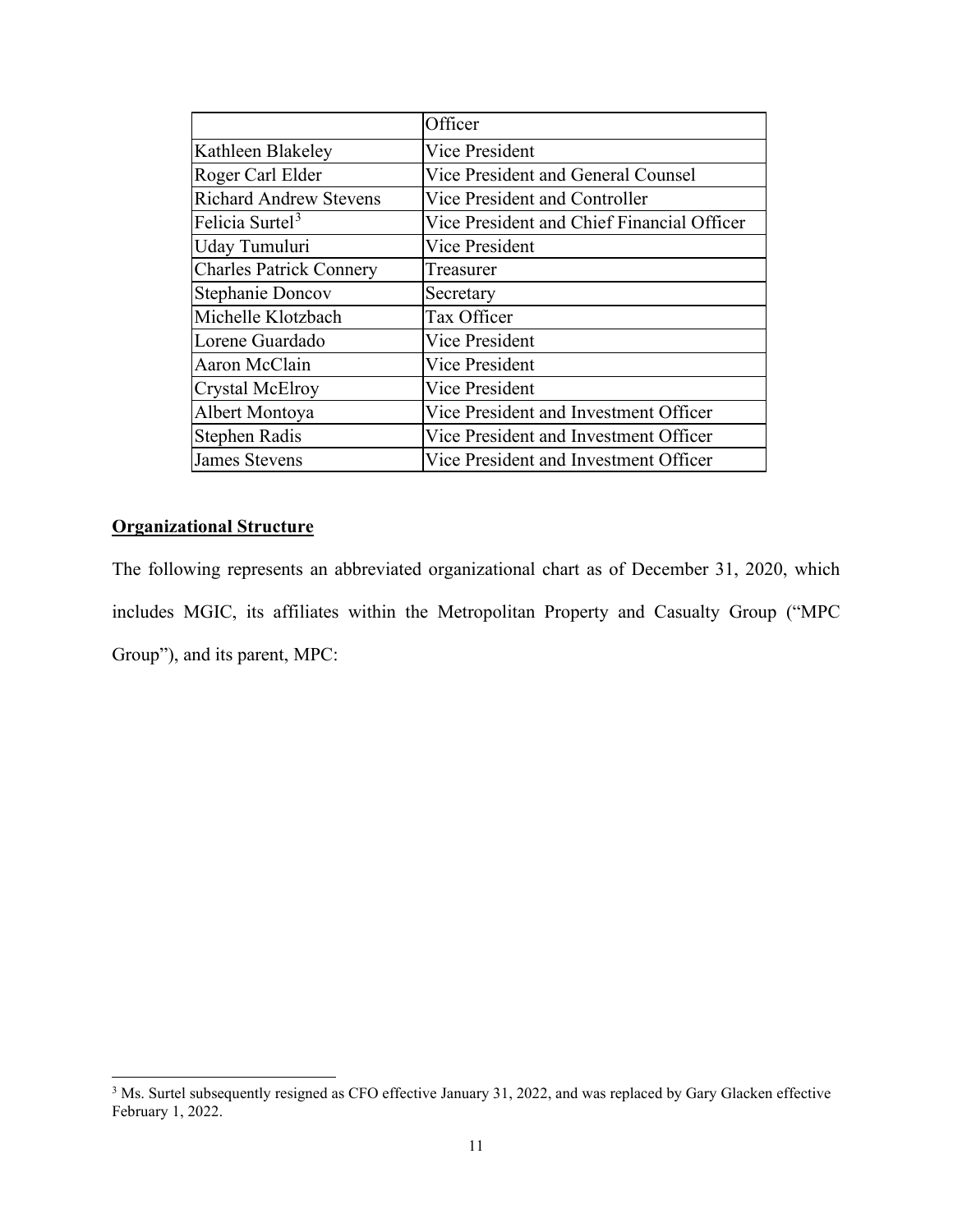

1 Metropolitan Lloyds Insurance Company of Texas, an affiliated association, provides automobile, homeowner and related insurance for the Texas market. It is an association of individuals designated as underwriters. Metropolitan Lloyds, Inc., a subsidiary of Metropolitan Property and Casualty Insurance Company, serves as the attorney-in-fact and manages the association.

As discussed within the "Company History" section above, MGIC was a wholly owned subsidiary of MPC, which was in turn a wholly owned subsidiary of MetLife, Inc., a Delaware corporation. Effective April 1, 2021, in anticipation of the MPC Divestiture, ownership of the Company was transferred, and MGIC became a wholly owned subsidiary of MetLife.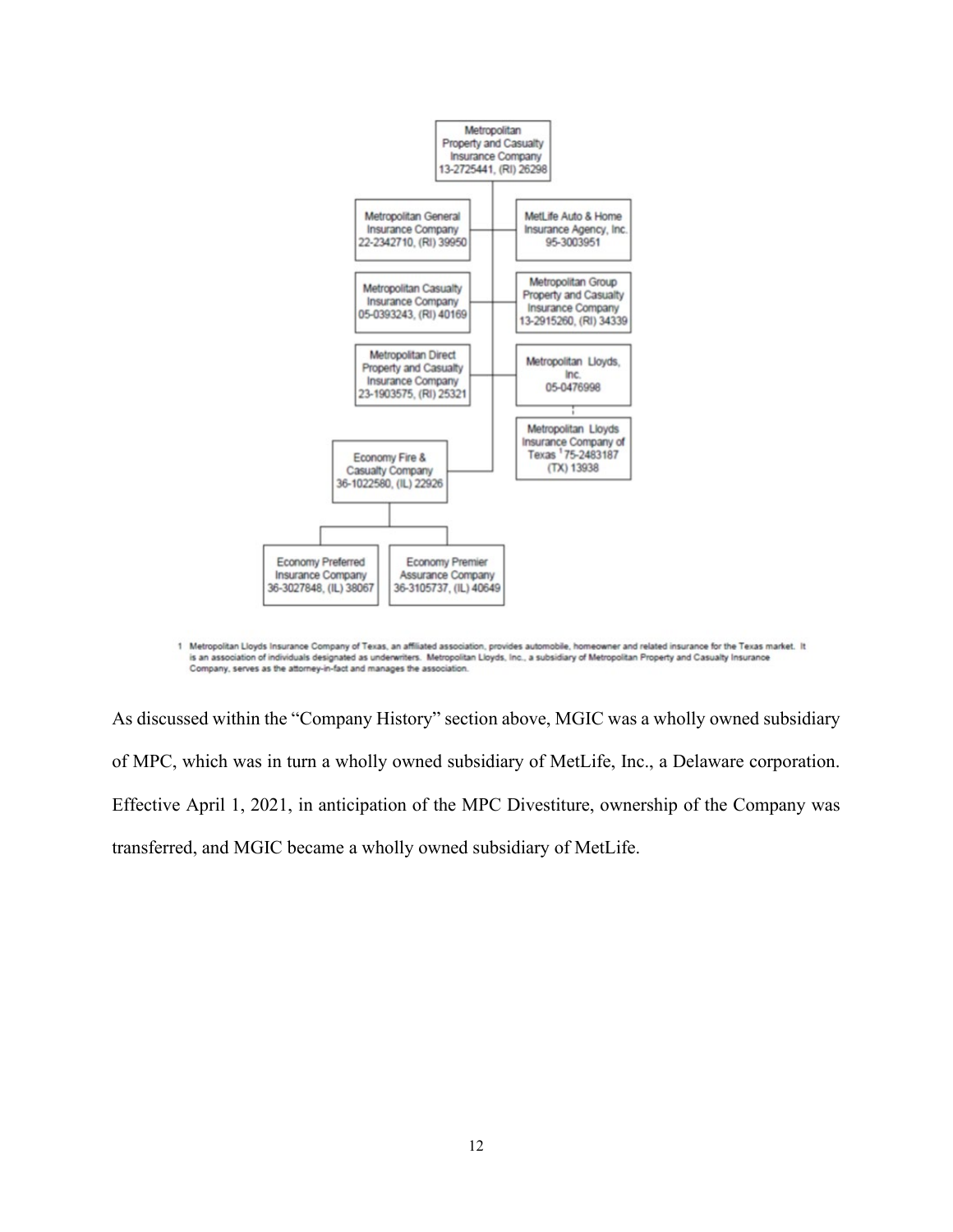#### <span id="page-15-0"></span>**Intercompany Agreements**

At December 31, 2020, MGIC was a party to numerous intercompany agreements. A summary of each agreement is provided below:

#### Service Agreement with MLIC

MGIC is a party to a service agreement with Metropolitan Life Insurance Company ("MLIC") that provides for a broad range of services to be rendered and facilities and equipment to be provided to MGIC. Services, facilities, and equipment are requested by the recipient as deemed necessary to its operations. The agreement provides that MGIC pay MLIC a charge equal to all expenses, direct and indirect, reasonably and equitably determined to be attributable to the services, facilities, and equipment provided.

#### Service Agreement with MIHL

MGIC is a party to a service agreement with MetLife International Holdings, LLC ("MIHL") pursuant to which MIHL acts as a conduit to enable foreign vendors, including MIHL's foreign subsidiaries and affiliates within the MetLife enterprise, to provide shared services to MGIC. The agreement provides for a broad range of services to be rendered and facilities and equipment to be provided to MGIC. Services, facilities, and equipment are requested by the recipient as deemed necessary to its operations. The agreement provides that MGIC pay MIHL a charge equal to all expenses, direct and indirect, reasonably and equitably determined to be attributable to the services, facilities, and equipment provided. In addition, to the extent that any service is performed or any facilities are provided by a vendor that is an affiliate of MIHL located in a foreign jurisdiction, such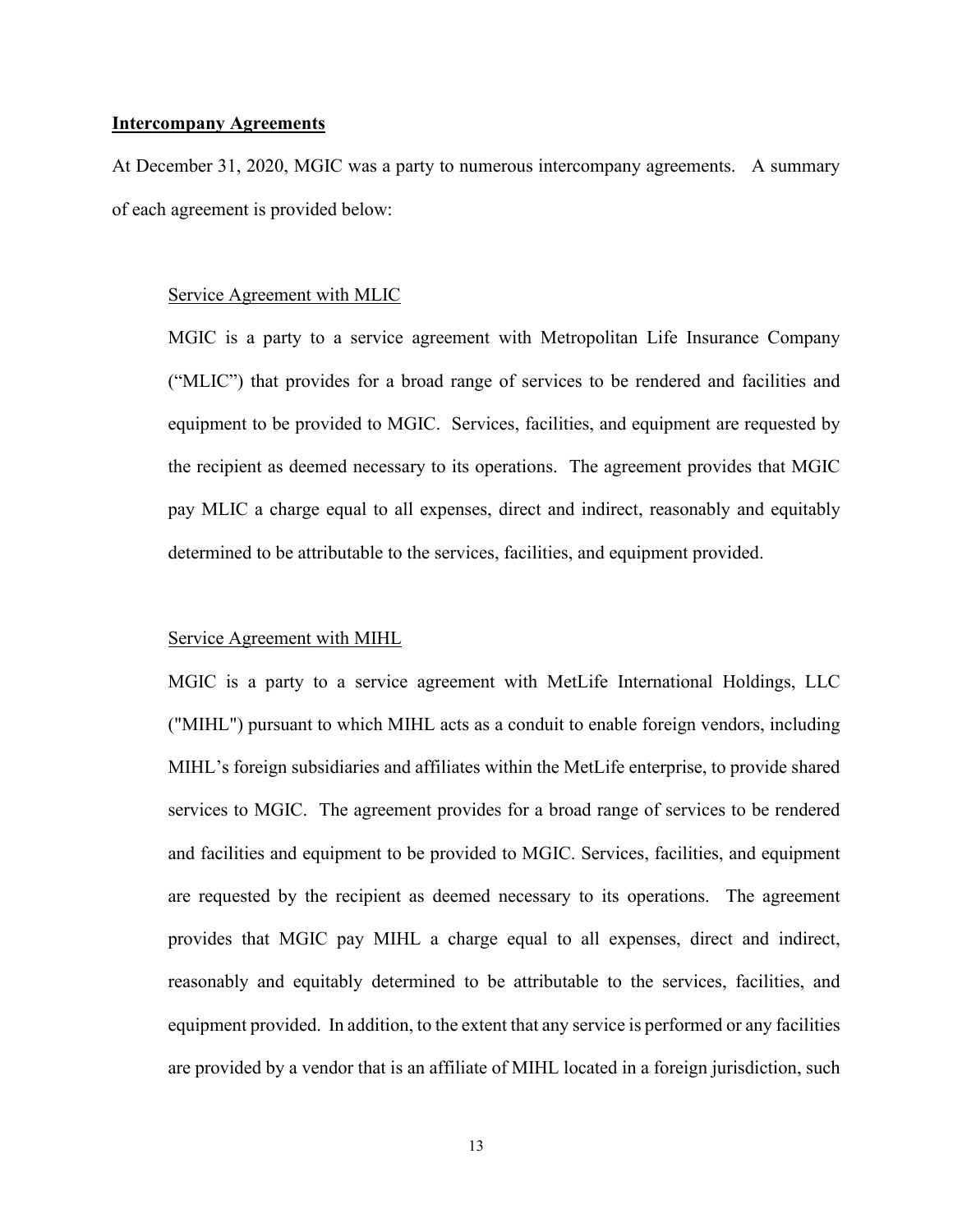vendor may be required to charge MIHL a transfer pricing mark-up.

#### Master Services and Facilities Agreement with MSS

MGIC is a party to a Master Services and Facilities Agreement with MetLife Services and Solutions, LLC ("MSS") that provides for a broad range of services to be rendered and facilities and equipment to be provided to MGIC. Services, facilities, and equipment are requested by the recipient as deemed necessary to its operations. The agreement provides that MGIC pay MSS a charge equal to all expenses, direct and indirect, reasonably and equitably determined to be attributable to the services, facilities, and equipment provided.

#### Investment Management Agreement with MIM

MGIC is a party to an Investment Management Agreement with MetLife Investment Advisors, LLC, subsequently renamed MetLife Investment Management, LLC ("MIM"), under which MIM provides certain investment and portfolio management services to MGIC. The services are provided in accordance with MGIC's legal entity guidelines, investment restrictions, risk limits, and MGIC's asset liability management and asset sector investment guidelines and the policies and guidelines referenced therein. MIM charges MGIC a market-based fee for the services provided, as specified in the agreement.

#### Tax Allocation Agreement

MetLife, Inc.'s 2020 Federal income tax return is consolidated with its includable subsidiaries. The consolidating companies participate in a tax allocation arrangement. Under this arrangement, the Federal income tax provision is computed on a separate return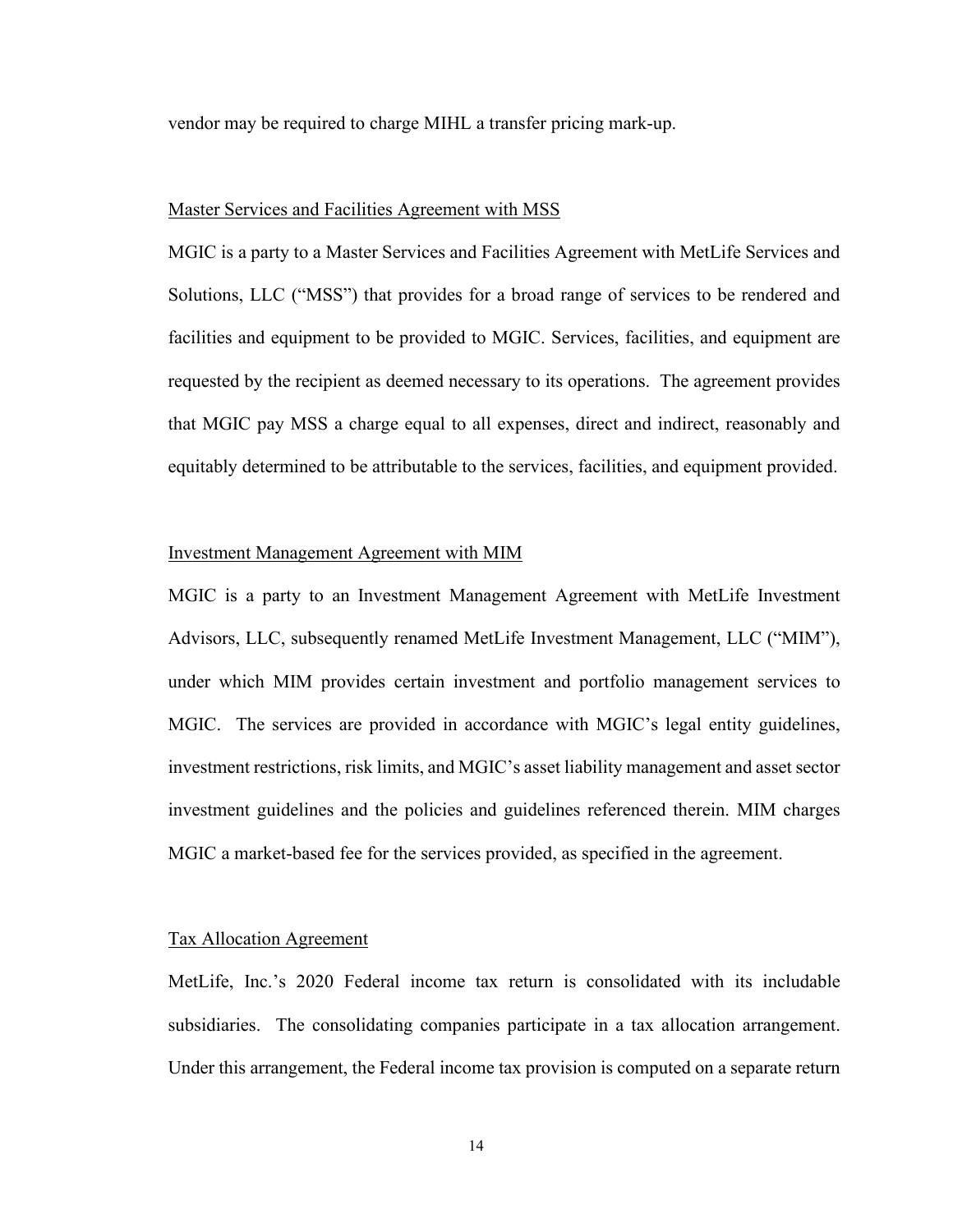basis and provides that the members shall receive reimbursement to the extent that their losses and other credits result in a reduction of the consolidated tax liability. Affiliates considered ineligible companies, as they have not met the five-year membership period eligibility test for life/nonlife consolidated purposes, will not have their tax losses currently utilized by life members. The apportionment of tax liability is in compliance with Section 1552(a) of the Internal Revenue Code.

#### Restated Quota Share Reinsurance Treaty

At December 31, 2020, MGIC was party to a 100% Restated Quota Share Reinsurance Treaty with MPC and certain other affiliates, as detailed within the 'Reinsurance' section below.

Subsequent to December 31, 2020, MGIC entered into the following additional agreements:

#### Master Services Agreement with MLP

Effective April 1, 2021, MGIC entered into a master service agreement with MetLife Legal Plans, Inc. ("MLP") pursuant to which MLP provides certain administrative services relating to legal insurance plans written by MGIC. Subject to MGIC's oversight, the Administrator will provide MGIC with marketing and sales support, contract and form development, enrollment, service request processing, premium collection, claims administration, customer service, maintenance of an attorney network, and office space and related support equipment and furniture.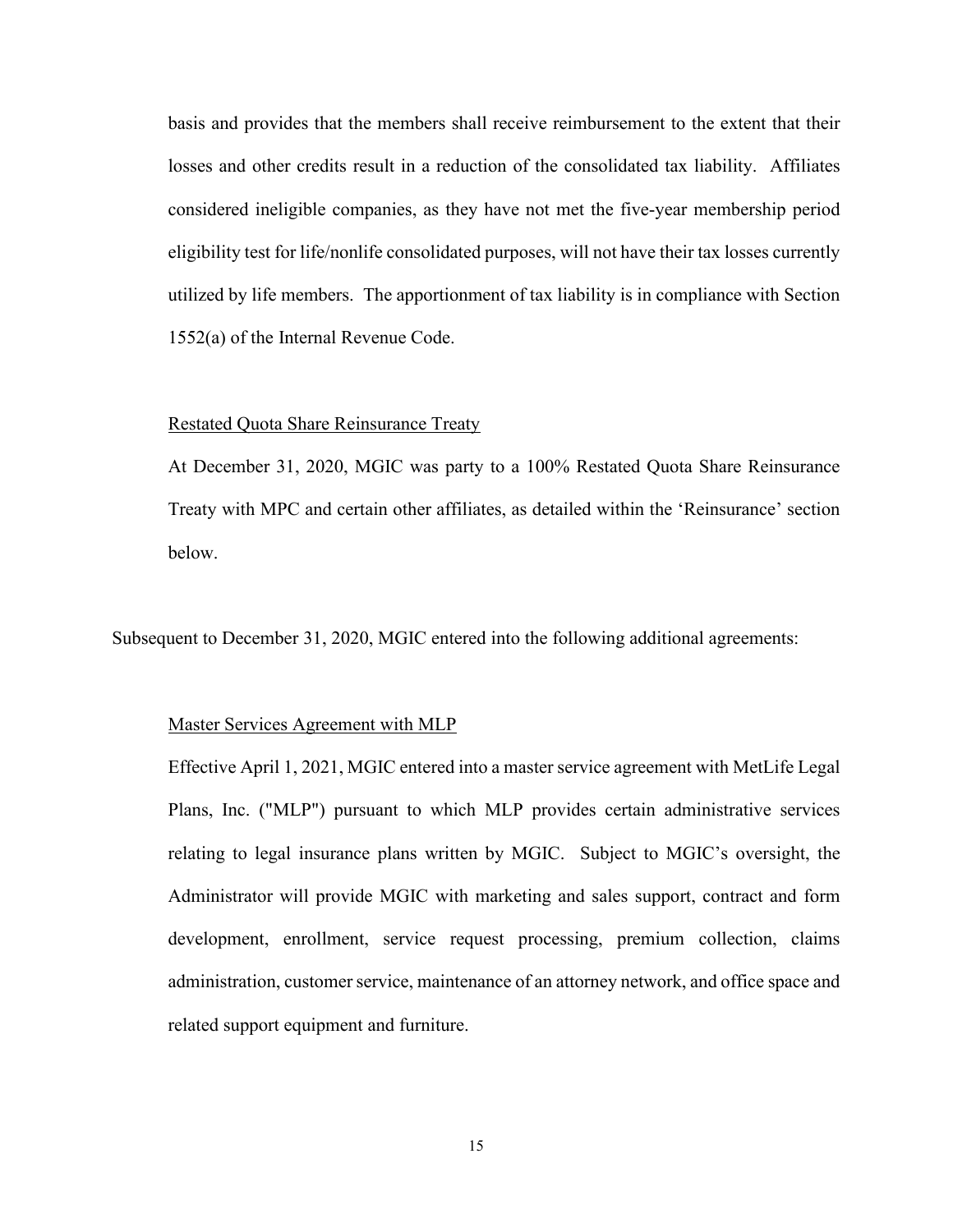## Master Services Agreement with MPIS

Effective April 1, 2021, MGIC entered into a master service agreement with MetLife Pet Insurance Solutions LLC ("MPIS") pursuant to which MPIS provides certain administrative services relating to pet insurance policies written by MGIC. Subject to MGIC's oversight, the Administrator will provide MGIC with marketing and sales support, department of insurance response support, enrollment, premium and fee collection, claims administration, customer service, and office space and related support equipment and furniture.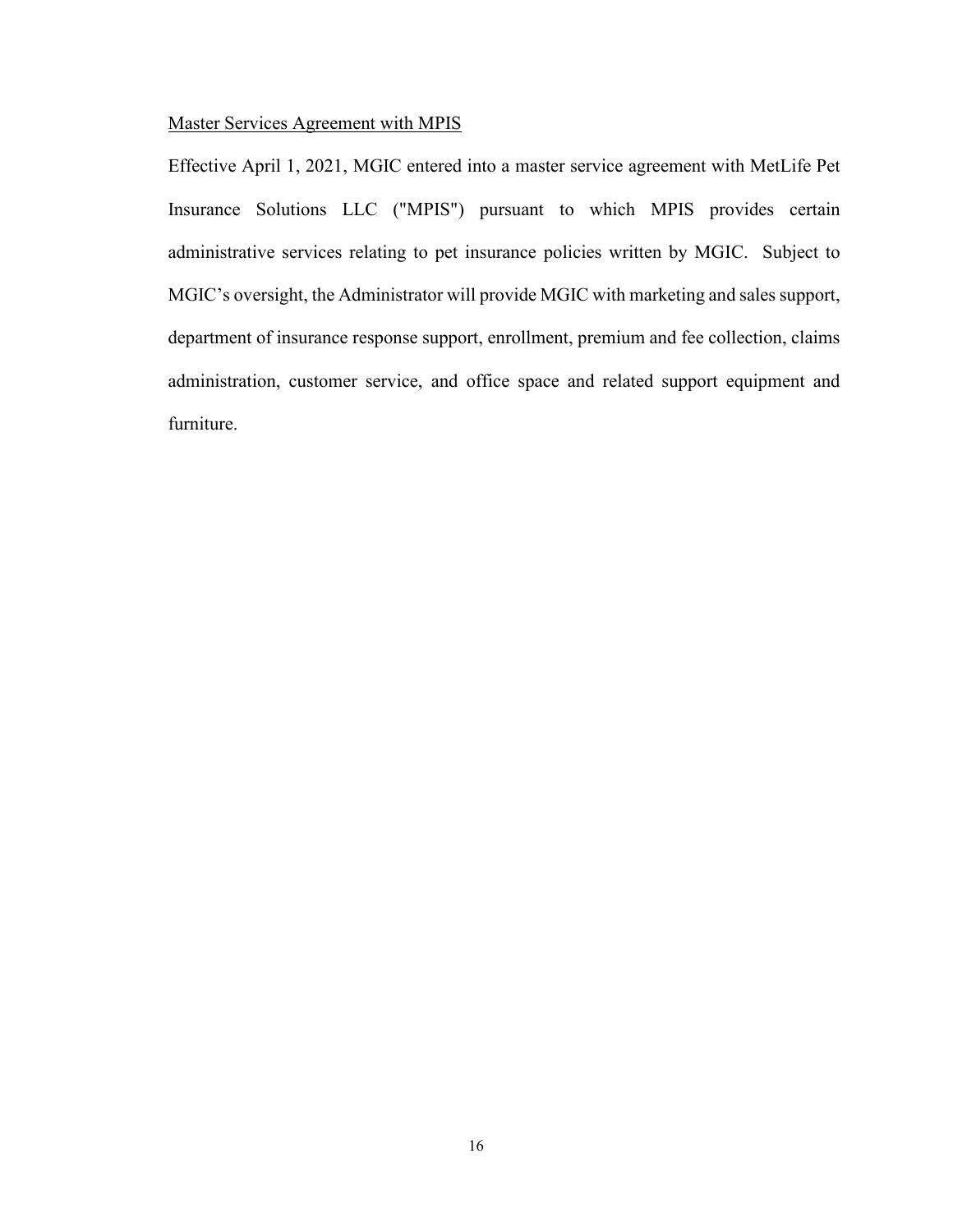#### **TERRITORY AND PLAN OF OPERATION**

<span id="page-19-0"></span>The Company is engaged in the property and casualty insurance business. As of December 31, 2020, their primary business was the sale of automobile, homeowners, and other personal lines of insurance as part of MPC Group, also known as MetLife Auto & Home. During 2020, direct written premium for MGIC consisted primarily of automobile (98.5%) and homeowners insurance (1.2%), with the remaining 0.3% consisting of fire, commercial multiple peril, and inland marine. As of December 31, 2020, MGIC is licensed to transact business in 45 states and the District of Columbia. Collectively, MetLife Auto & Home was licensed to transact business in all 50 states and the District of Columbia.

Personal lines property and casualty insurance products were directly marketed to employees at their employer's worksite. Personal and commercial lines property and casualty insurance products were also marketed and sold to individuals and small business owners by independent agents and property and casualty specialists through a direct marketing channel.

MetLife Auto & Home also began offering commercial property and casualty insurance in August 2014 with the introduction of its Business Owner's Policy ("BOP") in select states to expand its product portfolio and support business growth objectives. In 2015, MPC Group also introduced its commercial automobile product in select states. In the following years, MPC Group expanded availability to additional states; however, it subsequently made a strategic decision to withdraw from the commercial lines property and casualty market to focus on personal lines.

As part of the MPC Divestiture, MetLife and Farmers have established a 10-year strategic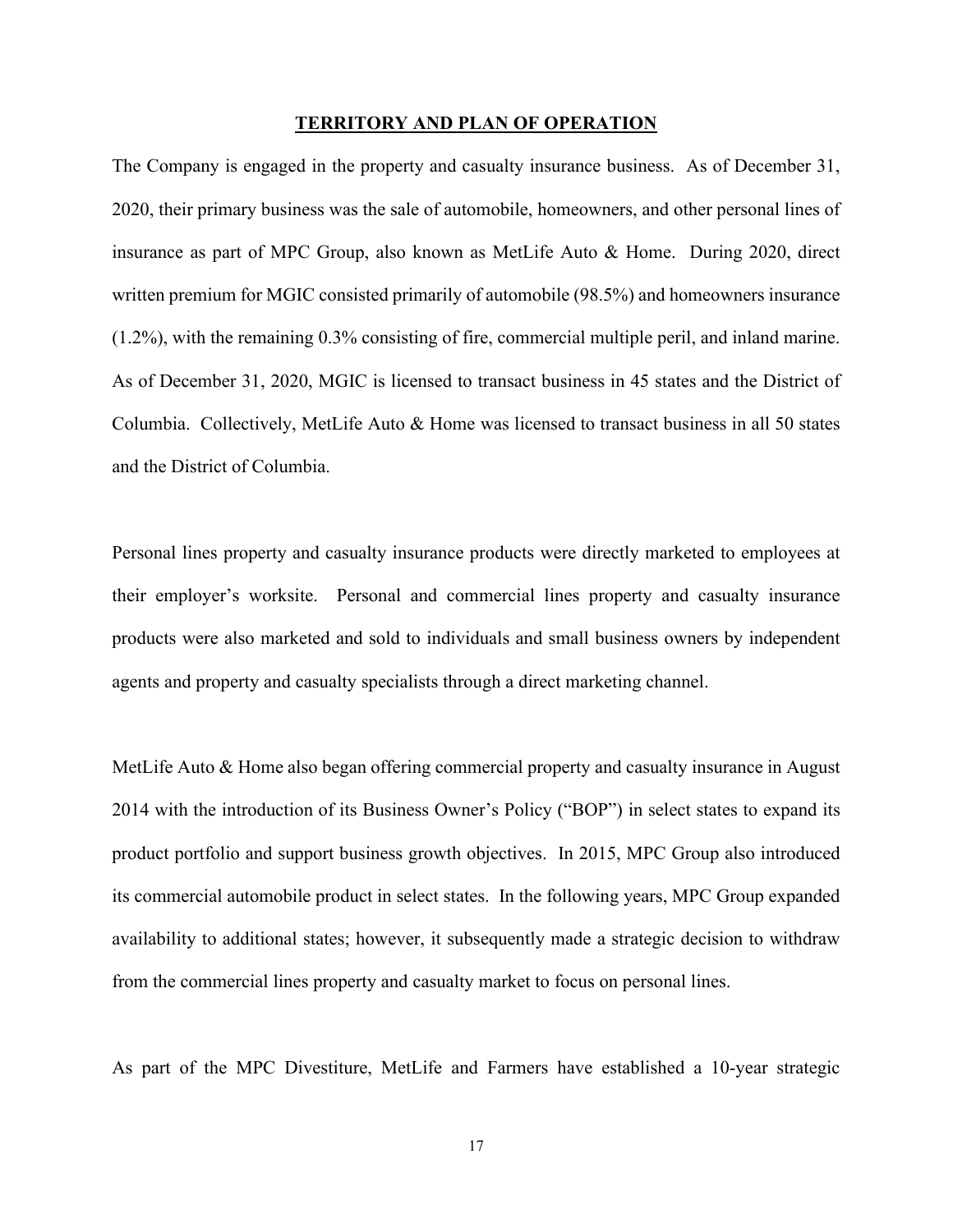partnership through which Farmers will offer its personal lines products on MetLife's U.S. Group Benefits platform. As a result, MGIC will discontinue writing the covered property and casualty lines and cede the in-force and renewal business to MPC during the transition, as detailed in the 'Reinsurance' section below.

Following the MPC Divestiture, MGIC began writing pet insurance in the second quarter of 2021. Also in the second quarter, the company began assuming 100% of the legal plans business from MPC, as detailed below in the 'Reinsurance' section.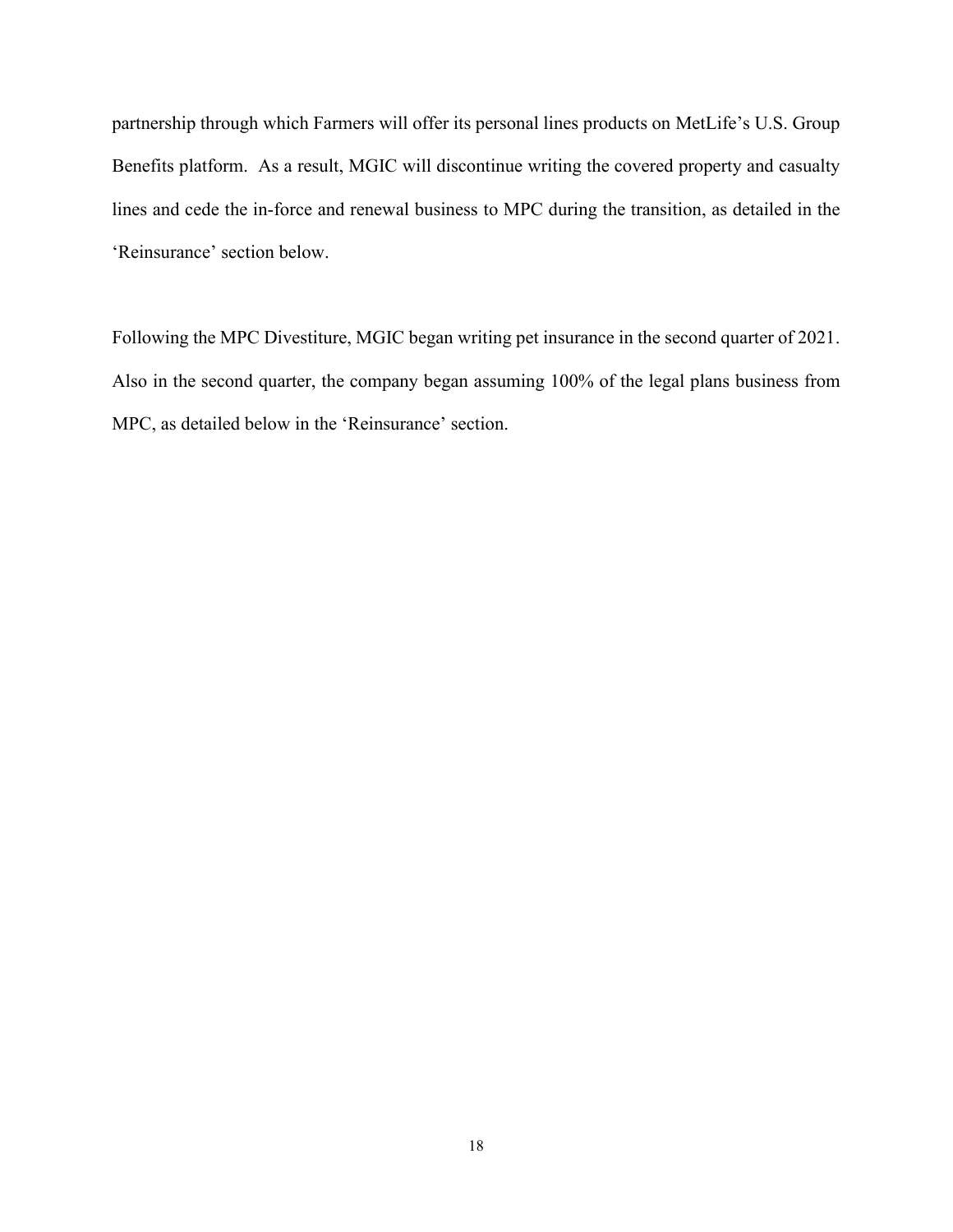#### **REINSURANCE**

#### <span id="page-21-1"></span><span id="page-21-0"></span>**Ceded Reinsurance**

#### Restated Quota Share Reinsurance Treaty

Effective January 1, 1991, MPC entered into a 100% Restated Quota Share Reinsurance Treaty (the "Treaty") with its then-subsidiary companies, including MGIC. Certain additional subsidiaries of MPC were added to the Treaty thereafter.

The Treaty provided that the subsidiary companies obligated themselves to cede, and MPC obligated itself to accept, a 100% interest in each of the subsidiaries' gross net liabilities and each subsidiary's premiums, losses, expenses, payment fees, dividends, and direct agent balances. The ceded liability did not include intercompany balances, liabilities for Federal income taxes, or liabilities incurred in connection with the respective investment transactions of the subsidiary companies. The Treaty also provided that each company would retain an amount not less than its required statutory policyholder surplus.

In anticipation of the MPC Divestiture, MGIC's participation in the Treaty was terminated on April 1, 2021 and replaced by the Covered Business Reinsurance Agreement, detailed below.

#### Covered Business Reinsurance Agreement

Effective April 1, 2021, MGIC and MPC entered into a new reinsurance agreement that replaced MGIC's former participation in the Restated Quota Share Reinsurance Treaty. Under the new agreement, MGIC will continue to cede to MPC the property and casualty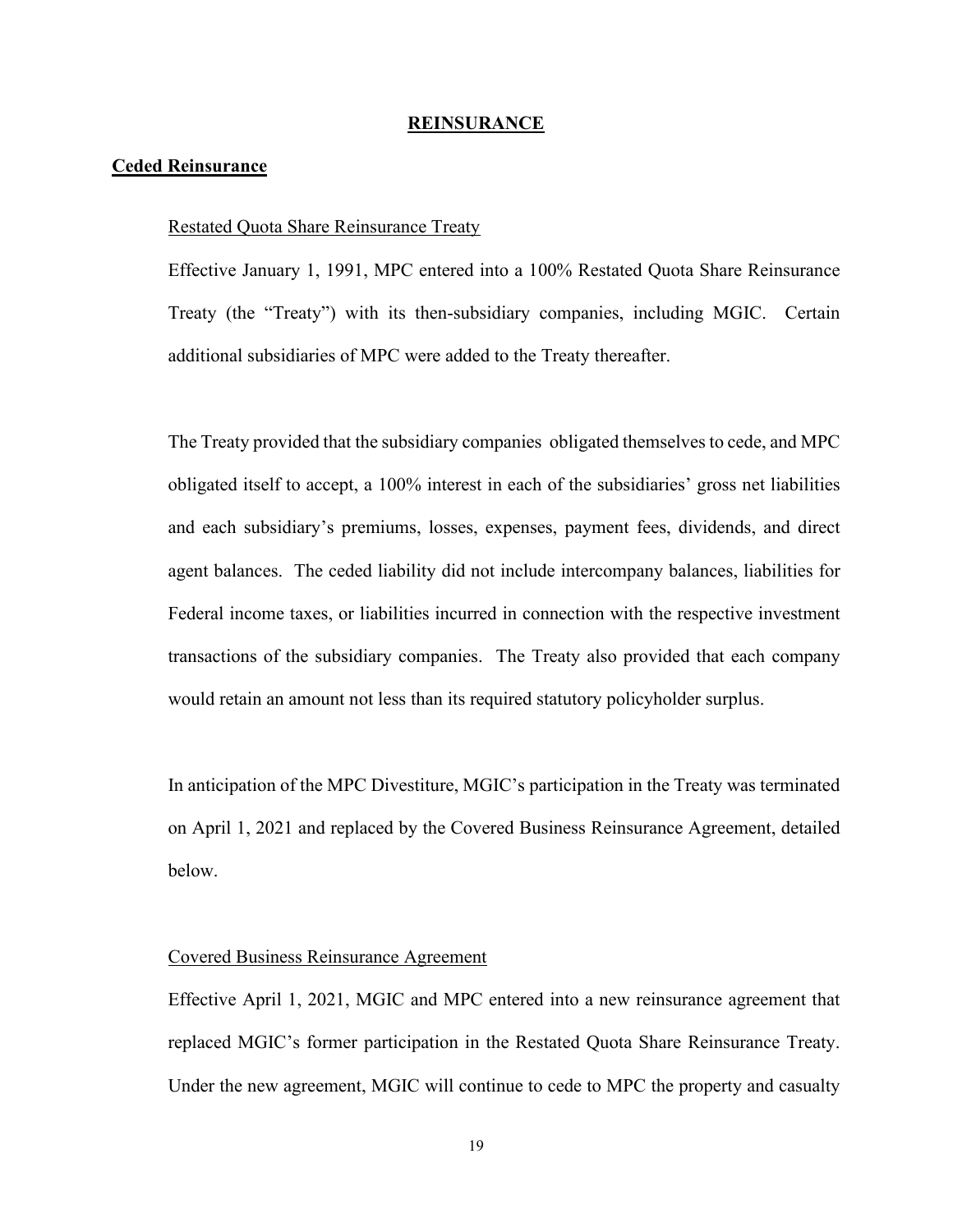insurance business written by MGIC, other than certain non-covered products in-force as of the effective date of the treaty, and any MGIC property and casualty business sold or renewed by MGIC after the closing until such business can be written on MPC's paper, but for no longer than eighteen months from the effective date of the treaty. Legal plans and pet insurance are specifically excluded from the agreement.

#### <span id="page-22-0"></span>**Assumed Reinsurance**

MGIC had no assumed reinsurance as of December 31, 2020. In anticipation of the MPC Divestiture, MGIC subsequently entered into the following agreement:

#### Quota Share Reinsurance Treaty

On April 1, 2021, MGIC entered into a Quota Share Reinsurance Treaty with MPC, under which MGIC assumes a one hundred percent (100%) quota share interest in the legal plans business written by MPC. The reinsured liabilities include liabilities with respect to unearned premiums, outstanding losses and loss expenses (including unreported losses), and Extra-Contractual Obligations.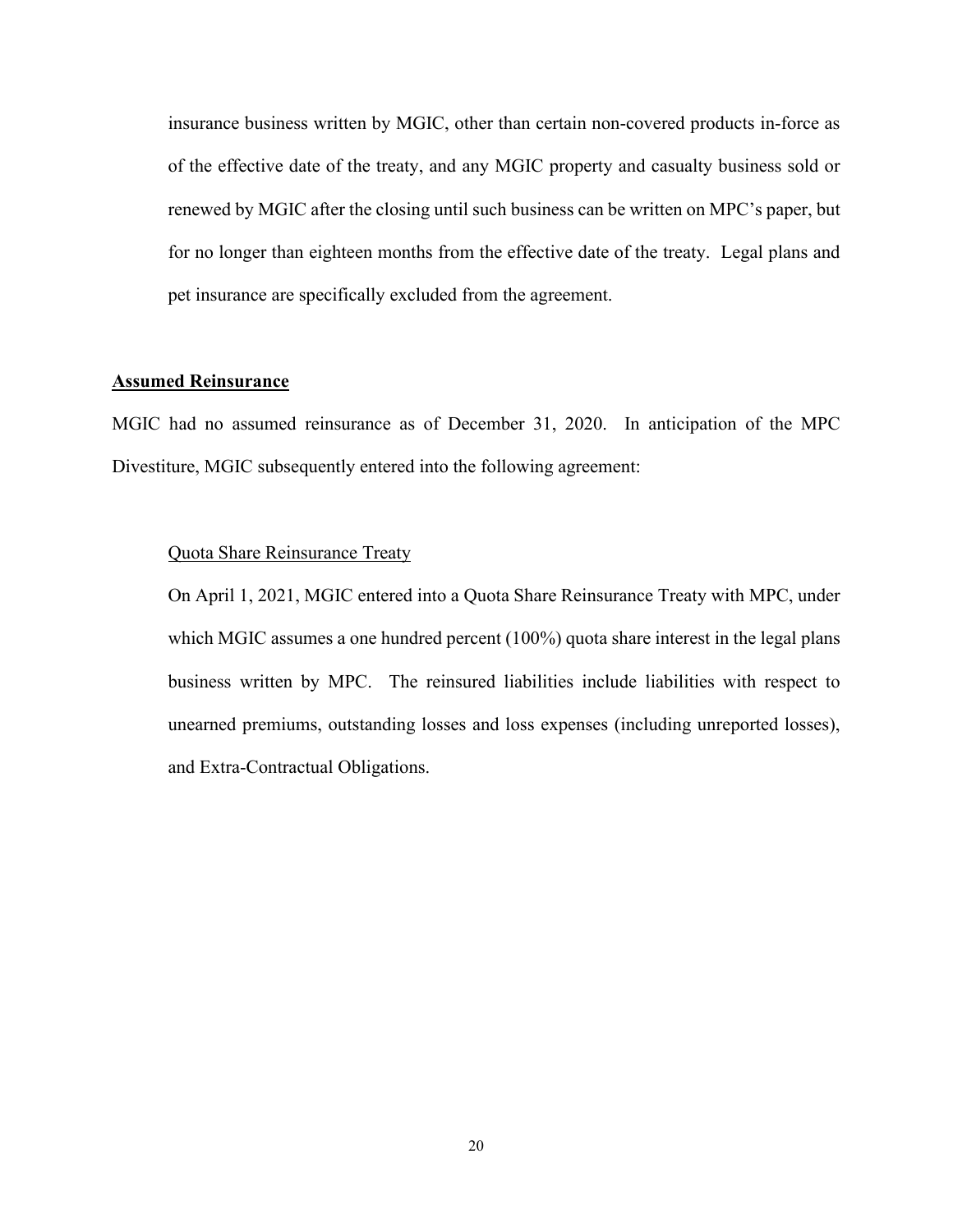#### **FINANCIAL STATEMENTS**

<span id="page-23-0"></span>The following financial statements are based on the statutory financial statements filed by the Company with the State of Rhode Island Department of Business Regulation and present the financial condition of the Company for the period ending December 31, 2020. The accompanying comments on financial statements reflect examination adjustments, if any, to the amounts reported in the annual statements and should be considered an integral part of the financial statements:

> Comparative Statement of Assets December 31, 2020 and December 31, 2016

Comparative Statement of Liabilities, Surplus, and Other Funds December 31, 2020 and December 31, 2016

> Statement of Income Year Ended December 31, 2020

Reconciliation of Capital and Surplus December 31, 2016 to December 31, 2020

Analysis of Examination Adjustments December 31, 2020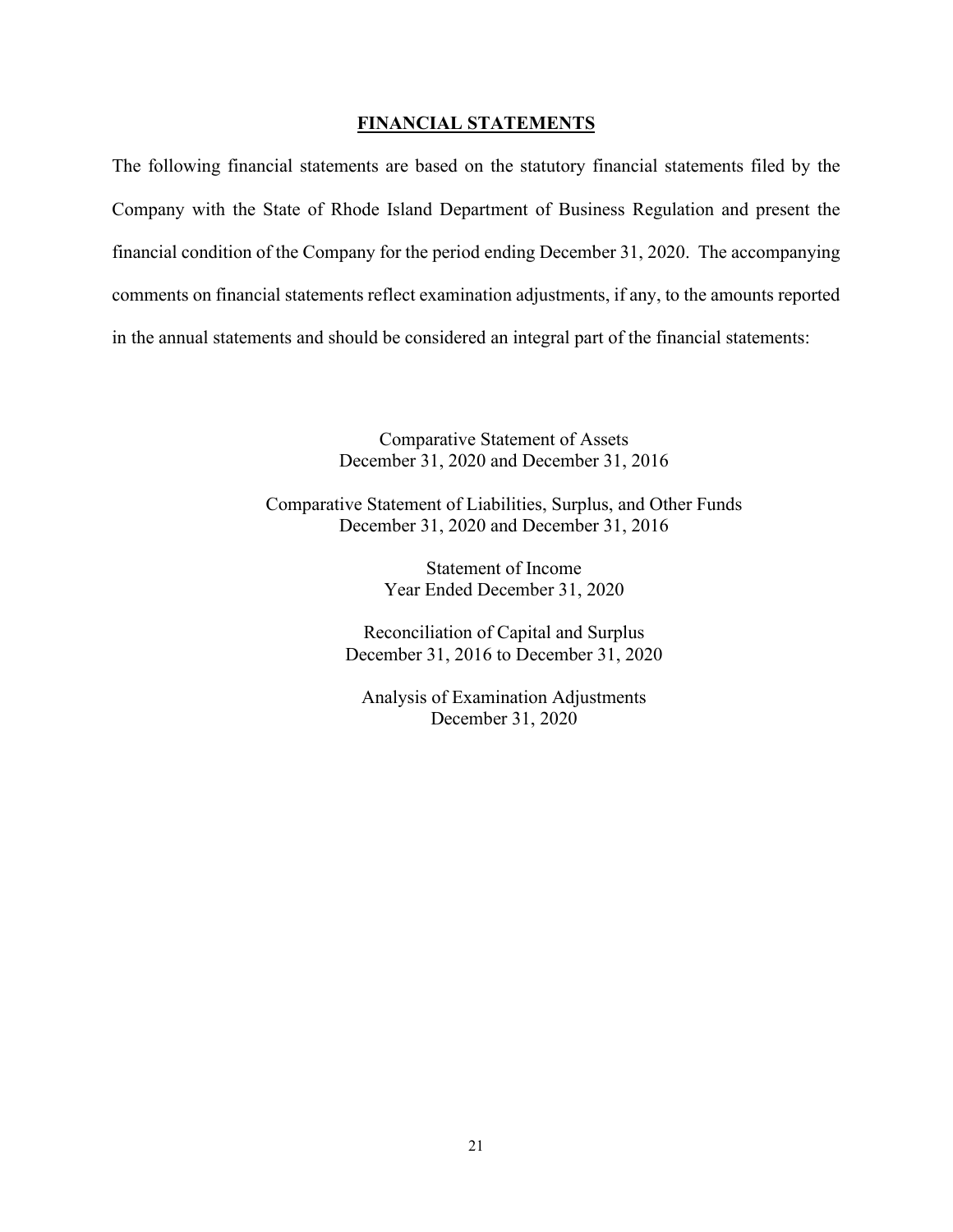## **METROPOLITAN GENERAL INSURANCE COMPANY Comparative Statement of Assets December 31, 2020 and December 31, 2016**

<span id="page-24-0"></span>

|                                                       | December 31, | December 31, | <i><u>Increase</u></i> |
|-------------------------------------------------------|--------------|--------------|------------------------|
|                                                       | 2020         | 2016         | (Decrease)             |
| <b>Bonds</b>                                          | \$33,375,762 | \$35,342,440 | (\$1,966,678)          |
| Cash, cash equivalents, and short-term investments    | 1,543,732    | 3,198,925    | (1,655,193)            |
| Receivables from securities                           |              | 29,963       | (29, 963)              |
| Investment income due and accrued                     | 235,719      | 343,000      | (107, 281)             |
| Uncollected premiums and agents' balances in the      |              |              |                        |
| course of collection                                  | 126,052      | 241,756      | (115,704)              |
| Deferred premiums, agents' balances, and installments |              |              |                        |
| booked but deferred and not yet due                   | 5,491,656    | 4,228,636    | 1,263,020              |
| Net deferred tax asset                                | 65,922       |              | 65,922                 |
| Guaranty funds receivable or on deposit               |              | 838          | (838)                  |
| Receivables from parent, subsidiaries, and affiliates |              | 5,397        | (5,397)                |
| <b>Total Assets</b>                                   | \$40,838,843 | \$43,390,955 | $(\$2,552,112)$        |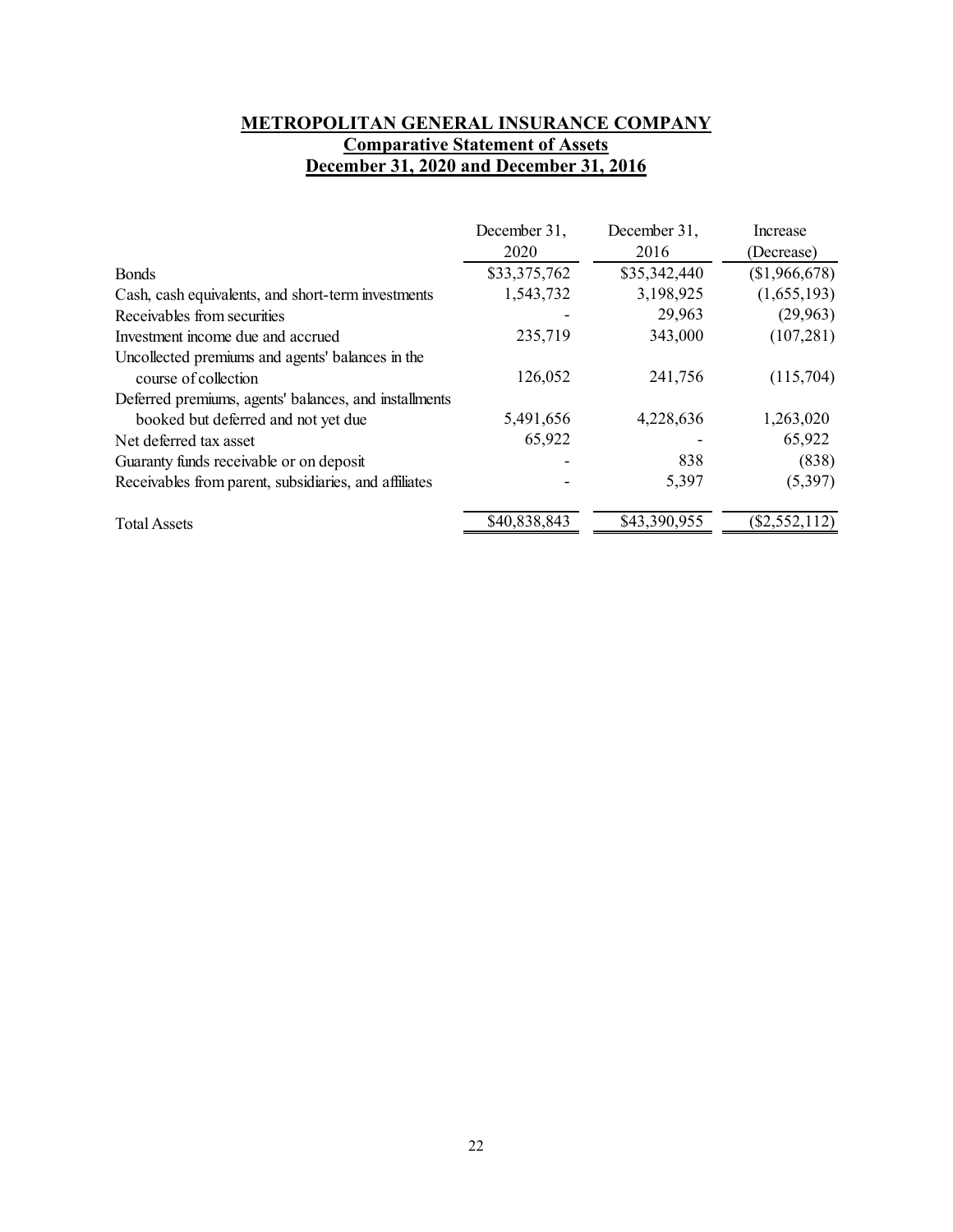## **METROPOLITAN GENERAL INSURANCE COMPANY Comparative Statement of Liabilities, Surplus, and Other Funds December 31, 2020 and December 31, 2016**

<span id="page-25-0"></span>

|                                                 | December 31, | December 31, | Increase        |
|-------------------------------------------------|--------------|--------------|-----------------|
|                                                 | 2020         | 2016         | (Decrease)      |
| Current federal and foreign income taxes        | \$214,315    | \$25,582     | \$188,733       |
| Net deferred tax liability                      |              | 299,629      | (299, 629)      |
| Ceded reinsurance premiums payable              | 5,715,527    | 4,470,392    | 1,245,135       |
| Payable to parent, subsidiaries, and affiliates | 2,882        |              | 2,882           |
| <b>Total Liabilities</b>                        | \$5,932,724  | \$4,795,603  | \$1,137,121     |
| Common capital stock                            | 3,000,000    | 3,000,000    |                 |
| Gross paid in and contributed surplus           | 23,373,499   | 23,373,499   |                 |
| Unassigned funds (surplus)                      | 8,532,620    | 12,221,853   | (3,689,233)     |
| Total Capital and Surplus                       | \$34,906,119 | \$38,595,352 | $(\$3,689,233)$ |
| Total Liabilities, Capital and Surplus          | \$40,838,843 | \$43,390,955 | $(\$2,552,112)$ |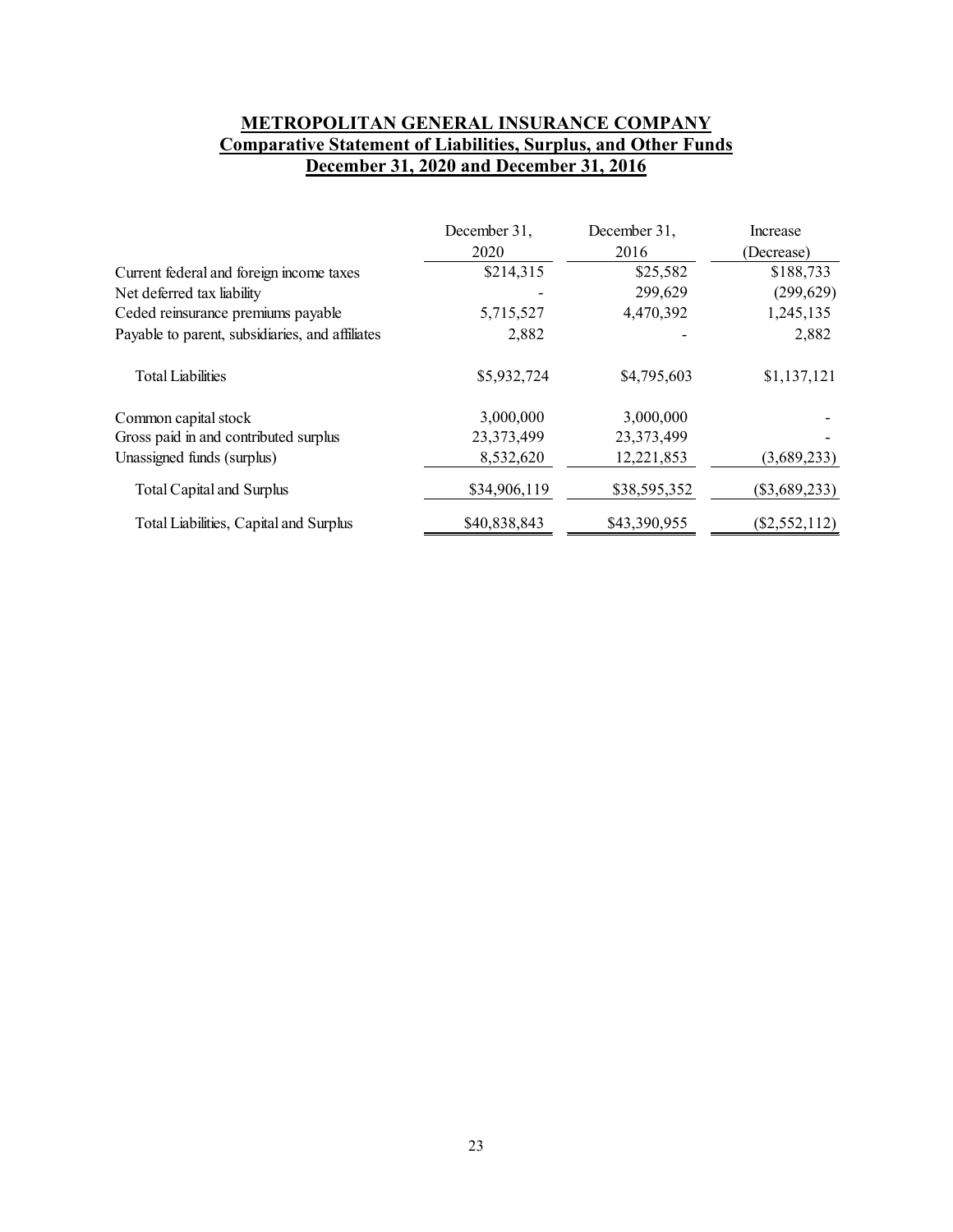## **METROPOLITAN GENERAL INSURANCE COMPANY Statement of Income Year Ended December 31, 2020**

<span id="page-26-0"></span>

| <b>Underwriting Income:</b>                                                                            |            |           |
|--------------------------------------------------------------------------------------------------------|------------|-----------|
| Premiums earned                                                                                        |            | \$0       |
| Deductions:                                                                                            |            |           |
| Losses incurred                                                                                        |            |           |
| Loss adjustment expenses incurred                                                                      |            |           |
| Other underwriting expenses incurred                                                                   |            |           |
| Total underwriting deductions                                                                          |            |           |
| Net underwriting gain (loss)                                                                           |            |           |
| <b>Investment Income:</b>                                                                              |            |           |
| Net investment income earned                                                                           | 1,026,409  |           |
| Net realized capital gains (losses)                                                                    |            |           |
| less capital gains tax                                                                                 | 70,096     |           |
| Net investment gain (loss)                                                                             |            | 1,096,505 |
| Other Income:                                                                                          |            |           |
| Net gain (loss) from agents' or premium                                                                |            |           |
| balances charged off                                                                                   | (166, 126) |           |
| Finance and service charges not included in premiums                                                   | 40,572     |           |
| Aggregate write-ins for miscellaneous income                                                           | 125,554    |           |
| Total other income                                                                                     |            |           |
| Net income, after dividends to policyholders, after<br>capital gains tax, and before all other federal |            |           |
| and foreign income taxes                                                                               |            | 1,096,505 |
| Federal and foreign income taxes incurred                                                              |            | 129,223   |
| Net income                                                                                             |            | \$967,282 |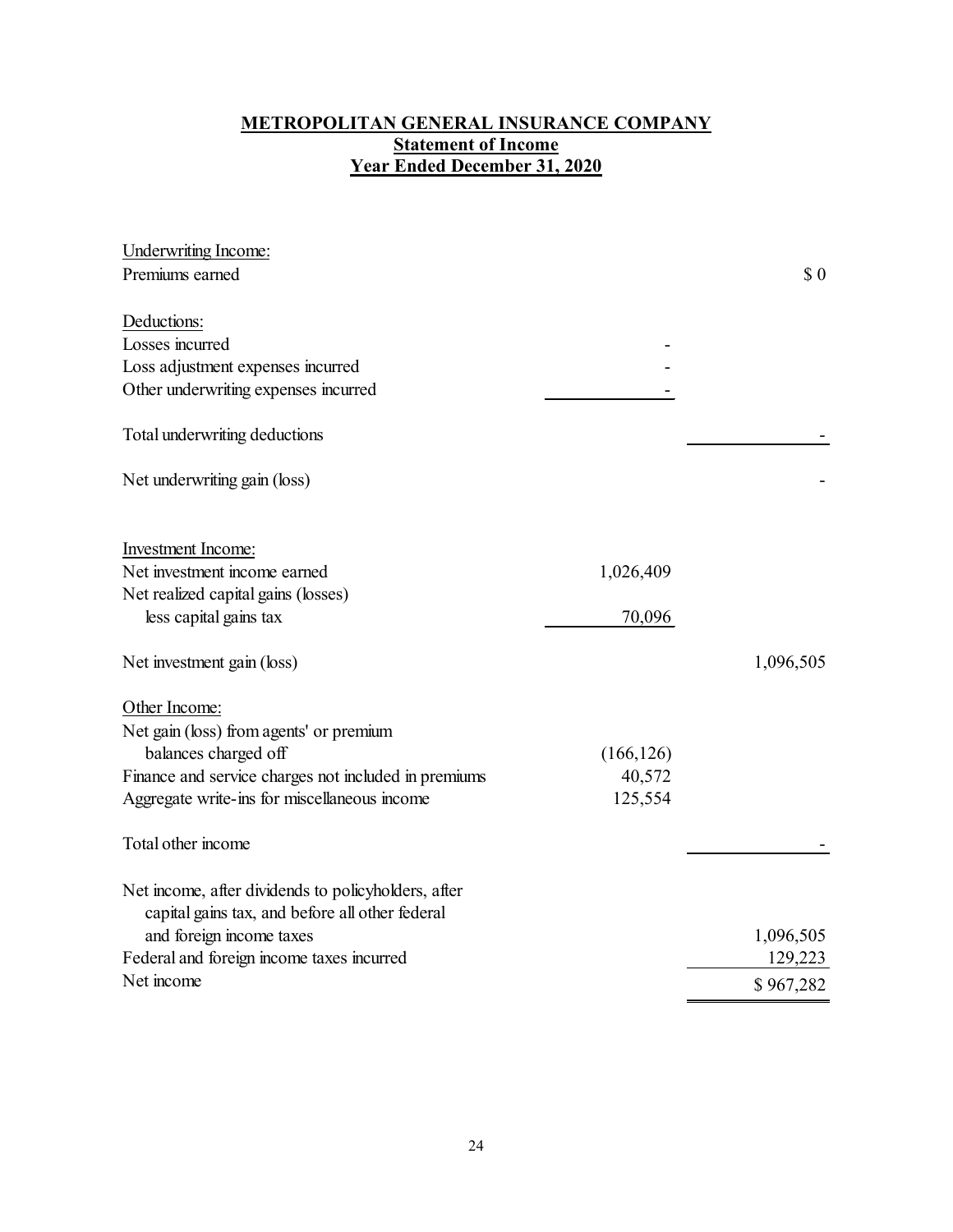## **METROPOLITAN GENERAL INSURANCE COMPANY Reconciliation of Capital and Surplus December 31, 2016 to December 31, 2020**

<span id="page-27-0"></span>Capital and Surplus, December 31, 2016 \$38,595,352

| Gains       | Losses          |              |
|-------------|-----------------|--------------|
| \$3,970,763 |                 |              |
| 304,151     |                 |              |
| 35,853      |                 |              |
|             | $(\$8,000,000)$ |              |
| 4,310,767   | (8,000,000)     |              |
|             |                 |              |
|             |                 | (3,689,233)  |
|             |                 | \$34,906,119 |
|             |                 |              |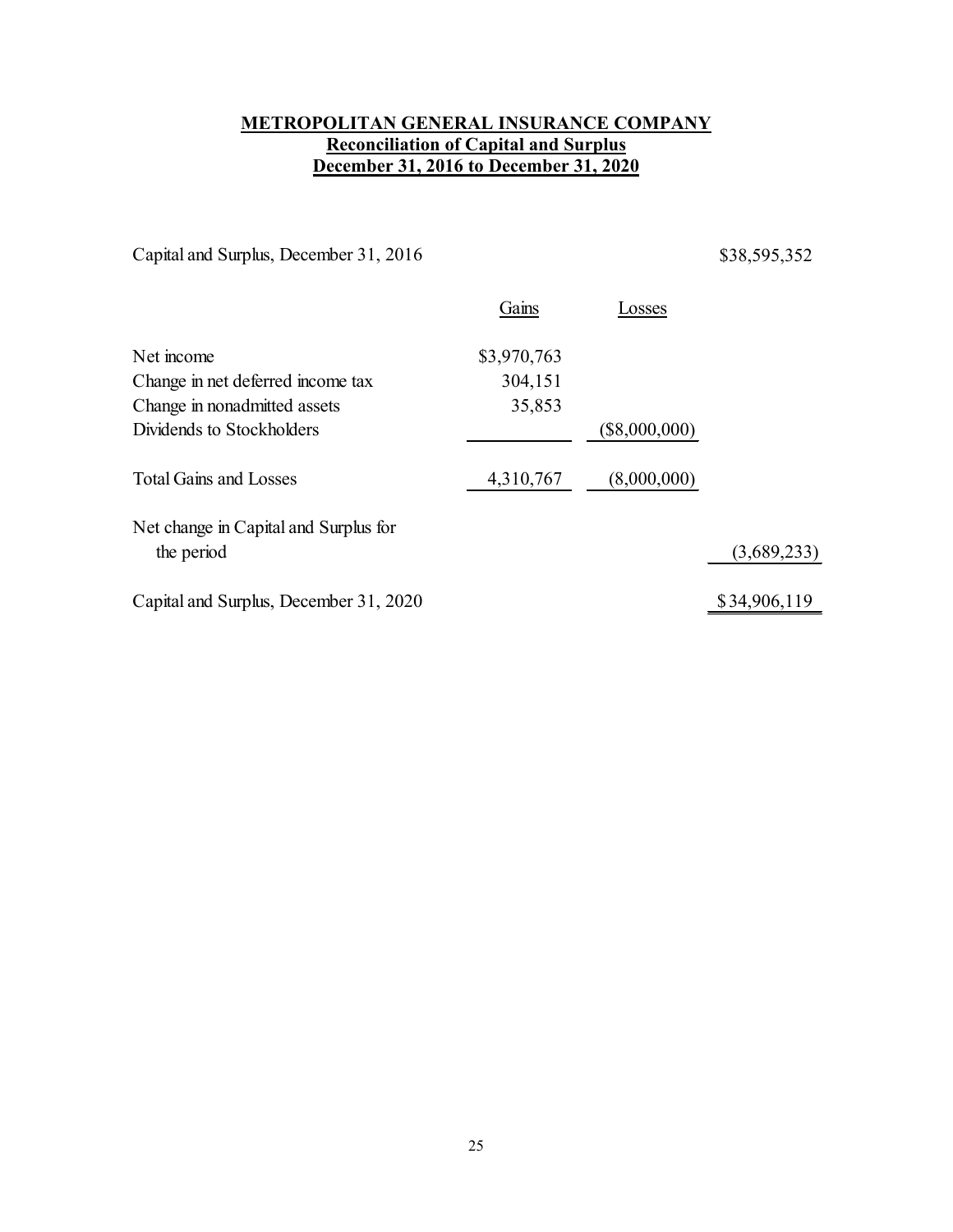## **METROPOLITAN GENERAL INSURANCE COMPANY Analysis of Examination Adjustments December 31, 2020**

<span id="page-28-0"></span>The examination of the Company, performed as of December 31, 2020, did not disclose any material misstatements to the financial statements contained in its 2020 Annual Statement filing. Accordingly, the amounts reported by the Company have been accepted for purposes of this report.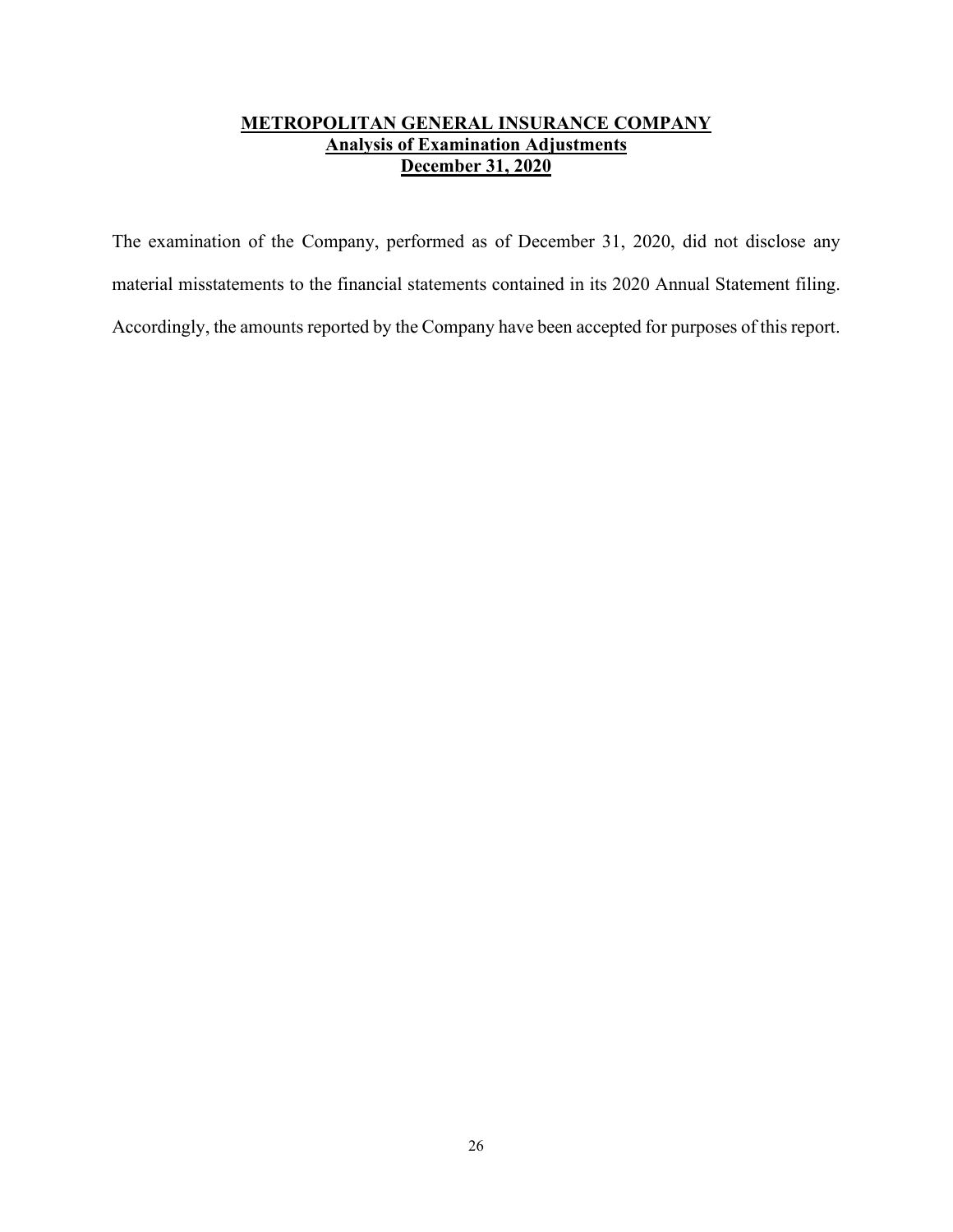#### **COMMENTS ON FINANCIAL STATEMENTS**

#### **ASSETS**

### <span id="page-29-1"></span><span id="page-29-0"></span>**Bonds \$33,375,762**

The above amount is the aggregate net admitted value of bonds owned by the Company and is the same as that reported in its 2020 Annual Statement.

All of the bonds owned at year-end 2020 were held in accordance with custodial agreements with third parties, excluding approximately 9% of the combined bond portfolio, or \$3,003,279, which was held in the form of special deposits with various states.

The quality ratings of the securities held in the Company's bond portfolio were reviewed based upon criteria established by the National Association of Insurance Commissioners ("NAIC"). It was noted that 80.1% of the bond portfolio represents class NAIC-1, which are bonds of the "highest" quality according to the NAIC rating system, while 19.9% were NAIC-2 ("high" quality).

The book/adjusted carrying value of bonds owned by the Company at December 31, 2020 represented 82% of total admitted assets. The book value, fair value, actual cost, and par value of the bond portfolio at December 31, 2020 was as follows:

| <b>Book/Adjusted</b><br><b>Carrying Value</b> | <b>Fair Value</b> | <b>Actual Cost</b> | Par Value  |
|-----------------------------------------------|-------------------|--------------------|------------|
| 33, 375, 376                                  | 35,446,973        | 33,882,999         | 33,002,176 |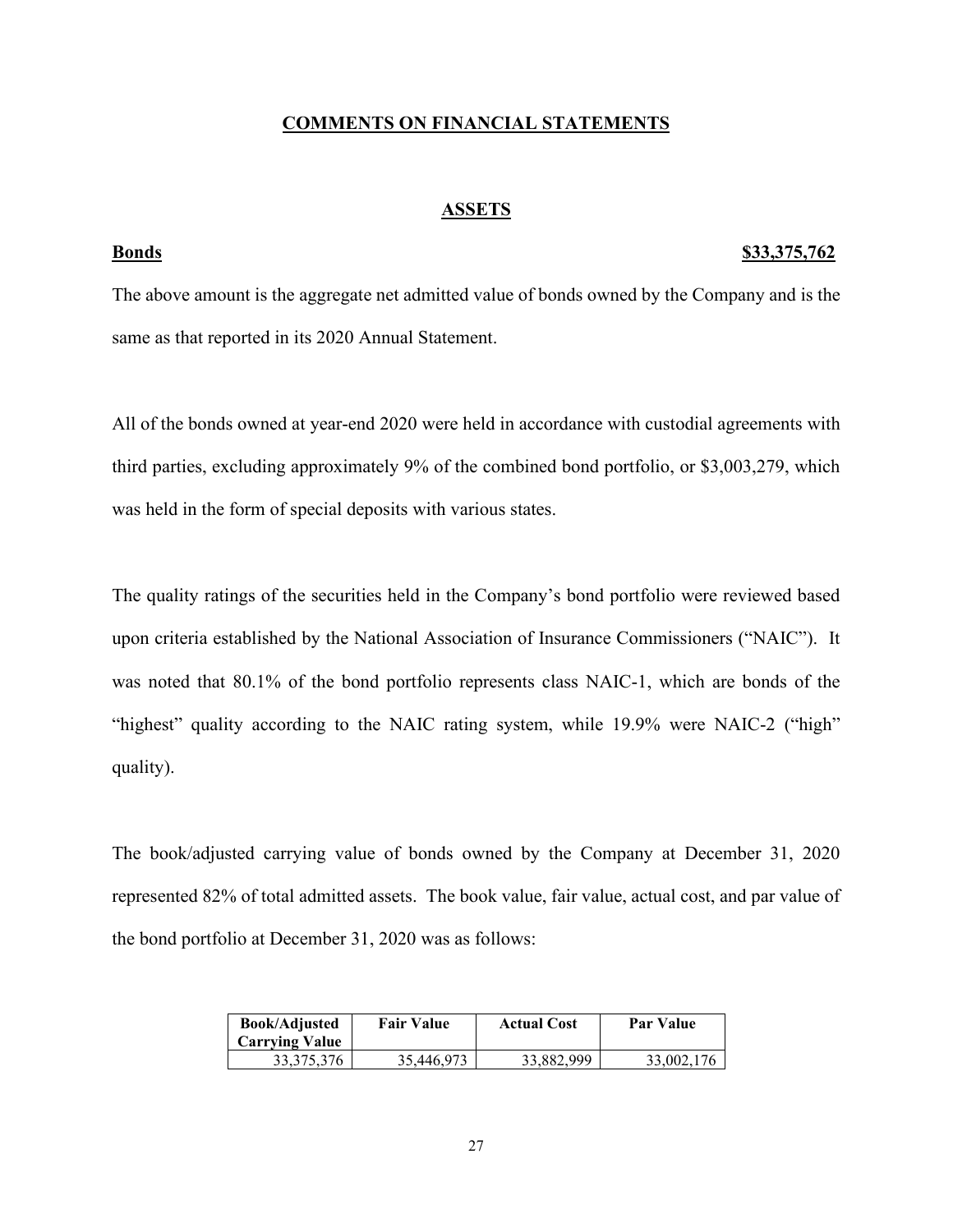#### <span id="page-30-0"></span>**Premiums and Considerations by S5,617,708**

The above amount includes premium transactions conducted directly with the insured and/or due from agents, and is the same as that reported in the 2020 Annual Statement. The balance consists mainly of premiums deferred and not yet due (\$5,491,656), with the remainder being premiums in the course of collection (\$126,052).

#### **LIABILITIES**

### <span id="page-30-1"></span>**Ceded Reinsurance Premiums Payable 85,715,527**

The above amount is the same as that reported by the Company in its 2020 Annual Statement and represents ceded premiums payable to an affiliate, MPC, under the ceded reinsurance agreement described in the "Reinsurance" section of this Report.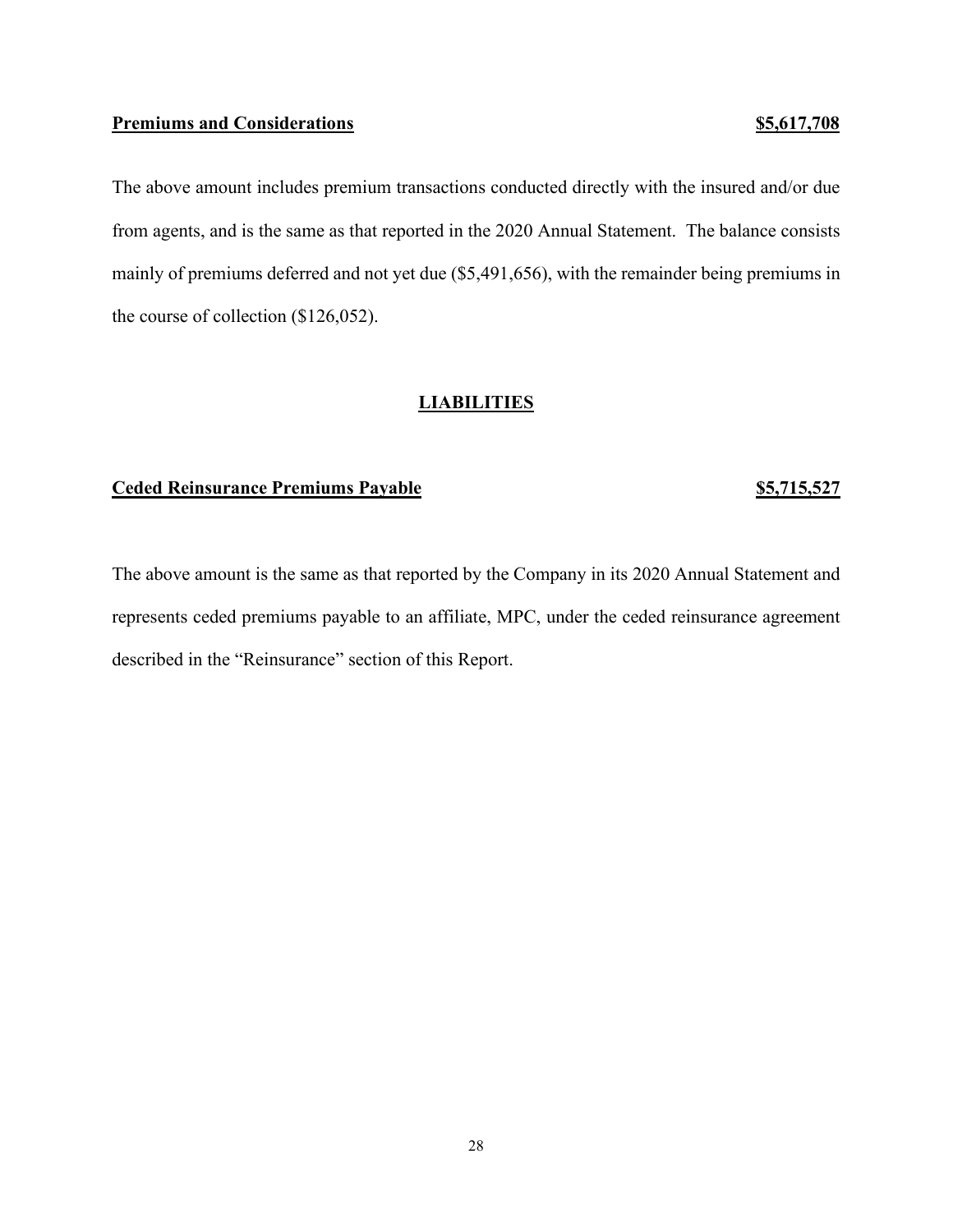#### **SUBSEQUENT EVENTS**

<span id="page-31-0"></span>A review of the minutes to the Board of Directors' meetings for the period subsequent to the examination period was performed to ascertain whether any subsequent events have occurred which would have a material impact on the Company's operations or financial statements. In addition, an inquiry was made of the Company's management regarding subsequent events. Based upon our review, the following two (2) significant events or transactions occurred subsequent to December 31, 2020:

- 1. In December 2020, MetLife entered into a definitive agreement to sell its wholly owned subsidiary, MPC, and certain of its wholly owned subsidiaries to the Farmers Insurance Group for \$3.9 billion in cash. The transaction closed on April 7, 2021, resulting in various changes to the Company's management and control, territory and plan of operation, and reinsurance, as detailed previously in this report.
- 2. The COVID-19 pandemic has continued to develop throughout 2021 and 2022. The extent of the impact of COVID-19 on the Company's operational and financial performance will depend on certain developments, including the duration and spread of the outbreak, regulatory decisions, and the impact on the financial markets, all of which are uncertain and cannot be predicted. The Insurance Division has been in communication with the Company regarding the impact of COVID-19 on its business and continues to closely monitor the impact of the pandemic. At the time of releasing this report, the impact to the Company has been limited.